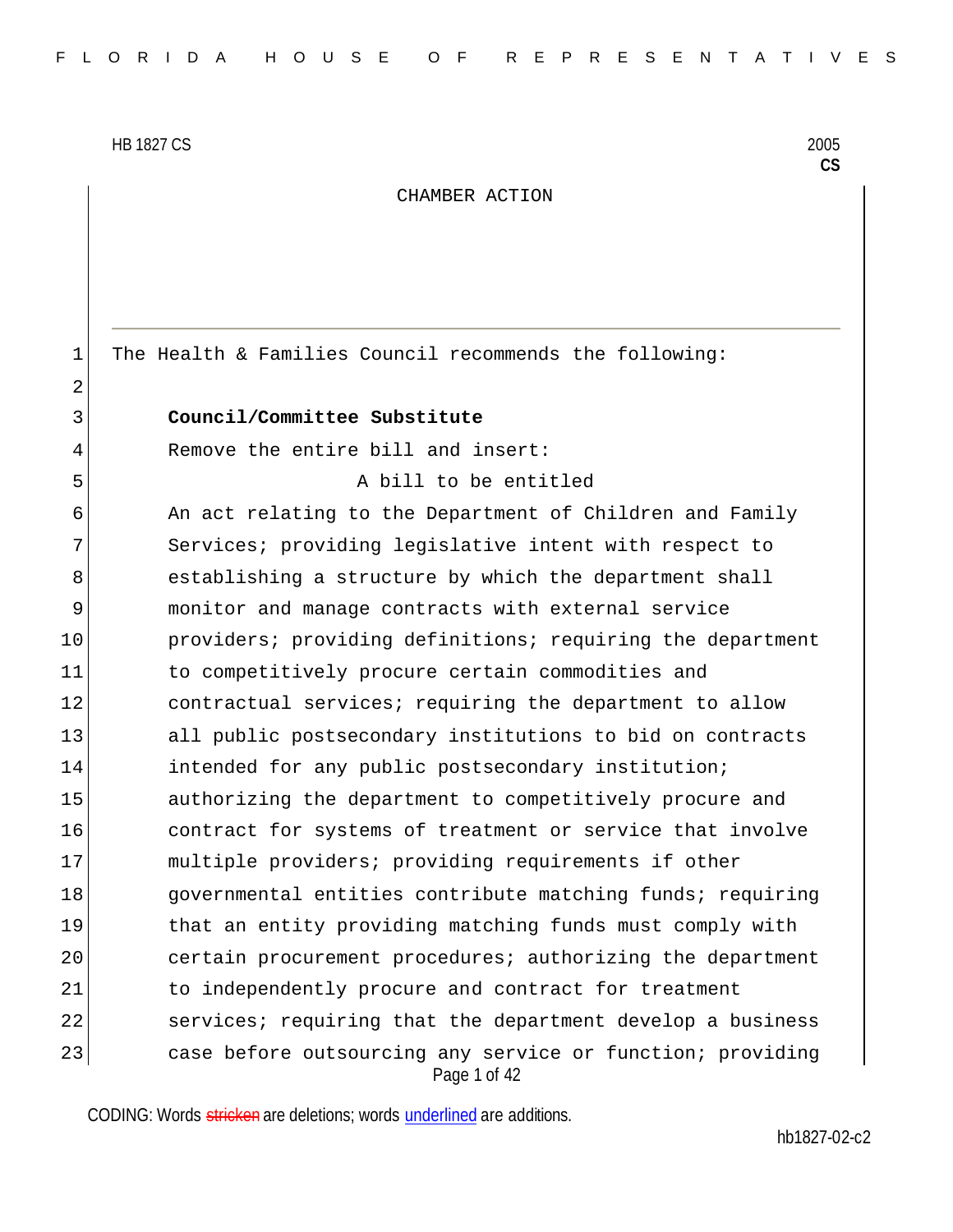Page 2 of 42 24 requirements for the business case; requiring that the business case be submitted to the Legislature for approval; requiring that a contractual service that has 27 previously been outsourced be subject to the requirements **for a business case; requiring that a procurement of**  contractual services equal to or in excess of the threshold amount for CATEGORY FIVE comply with specified requirements, including a scope of work and performance 32 standards; authorizing the department to adopt incremental penalties by rule; authorizing the department to include 34 cost-neutral, performance-based incentives in a contract; 35 requiring multiyear contracts; providing an exception and a requirement; requiring that a contract in excess of \$1 million be negotiated by a contract negotiator who is certified according to standards established by the Department of Management Services; limiting circumstances under which the department may amend a contract; requiring 41 that a proposed contract amendment be submitted to the 42 Executive Office of the Governor for approval; requiring 43 | approval of a contract amendment by the Administration Commission under certain circumstances; requiring the department to verify that contractual terms have been 46 satisfied before renewing a contract; requiring certain 47 documentation; requiring the department to develop, in consultation with the Department of Management Services, contract templates and guidelines; requiring that the department establish a contract-management process; specifying the requirements for and components of the

CODING: Words stricken are deletions; words underlined are additions.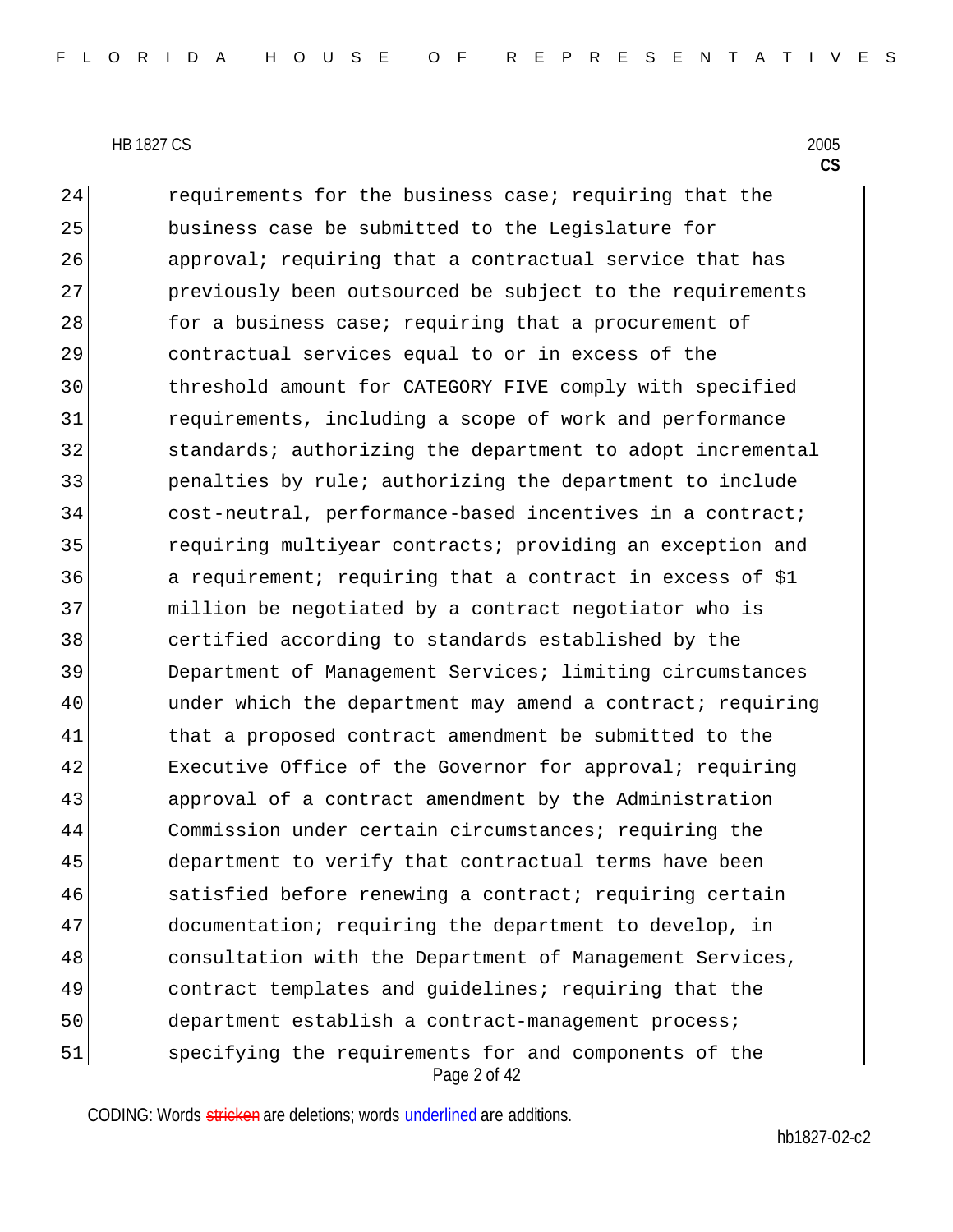79

52 contract-management process; providing requirements for 53 resolving performance deficiencies and terminating a 54 contract; requiring a corrective-action plan under certain 55 circumstances; requiring the department to develop 56 standards of conduct and disciplinary actions; requiring 57 bhat the department establish contract-monitoring units 58 and a contract-monitoring process; requiring written 59 reports; requiring on-site visits for contracts involving 60 the provision of direct client services; prohibiting 61 **contractors from engaging in certain activities; requiring** 62 the department to make certain documents available to the 63 Leqislature; requiring the department to create an 64 electronic database to store the documents; amending s. 65 402.73, F.S.; requiring the Agency for Persons with 66 Disabilities to implement systems to ensure quality and 67 fiscal integrity of programs in the developmental services 68 Medicaid waiver system; providing an exemption for health 69 services from competitive bidding requirements; amending 70 s. 409.1671, F.S.; conforming provisions to changes made 71 by the act; requiring that the Office of Program Policy 72 Analysis and Government Accountability conduct two reviews 73 of the contract-management and accountability structures 74 of the department and report to the Legislature and the 75 Auditor General; repealing s. 402.72, F.S., relating to 76 contract-management requirements for the Department of 77 Children and Family Services; providing an appropriation; 78 providing an effective date.

## Page 3 of 42

CODING: Words stricken are deletions; words underlined are additions.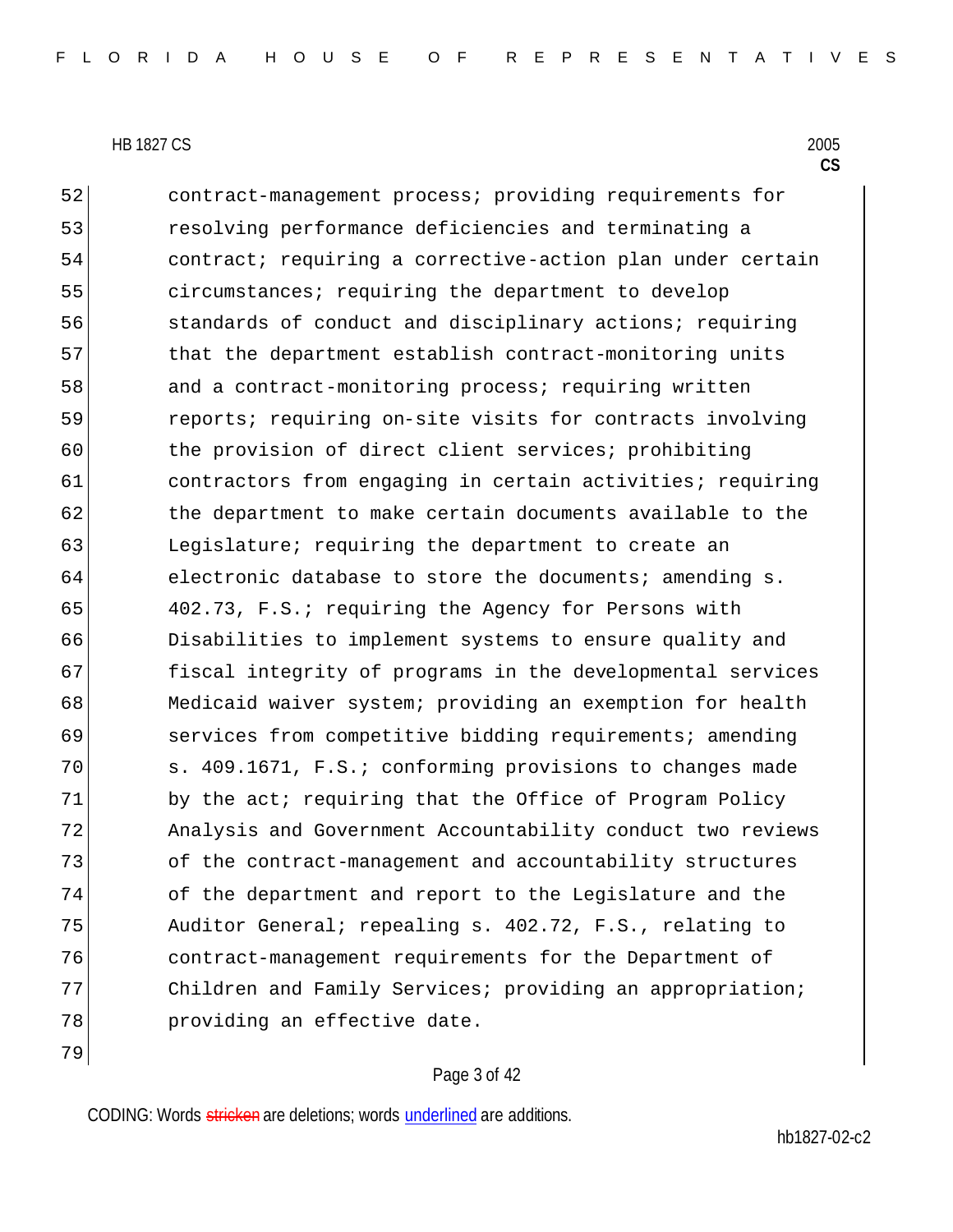80 Be It Enacted by the Legislature of the State of Florida: 81 82 Section 1. Department of Children and Family Services; 83 procurement of contractual services; outsourcing or 84 privatization; contract management.--85 (1) LEGISLATIVE INTENT.--The Legislature intends that the 86 Department of Children and Family Services obtain services in 87 | the manner that is most efficient and cost-effective for the 88 state, that provides the greatest long-term benefits to the 89 clients receiving services, and that minimizes the disruption of 90 client services. In order to meet these legislative goals, the 91 department shall comply with legislative policy guidelines that 92 require compliance with uniform procedures for procuring 93 contractual services, prescribe how the department must 94 outsource its programmatic and administrative services to 95 external service providers rather than having them provided by 96 the department or another state agency, and establish a 97 contract-management and contract-monitoring process. 98 (2) DEFINITIONS. --As used in this section, the term: 99 (a) "Contract manager" means the department employee who 100 is responsible for enforcing the compliance with administrative 101 and programmatic terms and conditions of a contract. The 102 contract manager is the primary point of contact through which 103 all contracting information flows between the department and the 104 contractor. The contract manager is responsible for day-to-day 105 contract oversight, including approval of contract deliverables 106 and invoices. All actions related to the contract shall be

Page 4 of 42

CODING: Words stricken are deletions; words underlined are additions.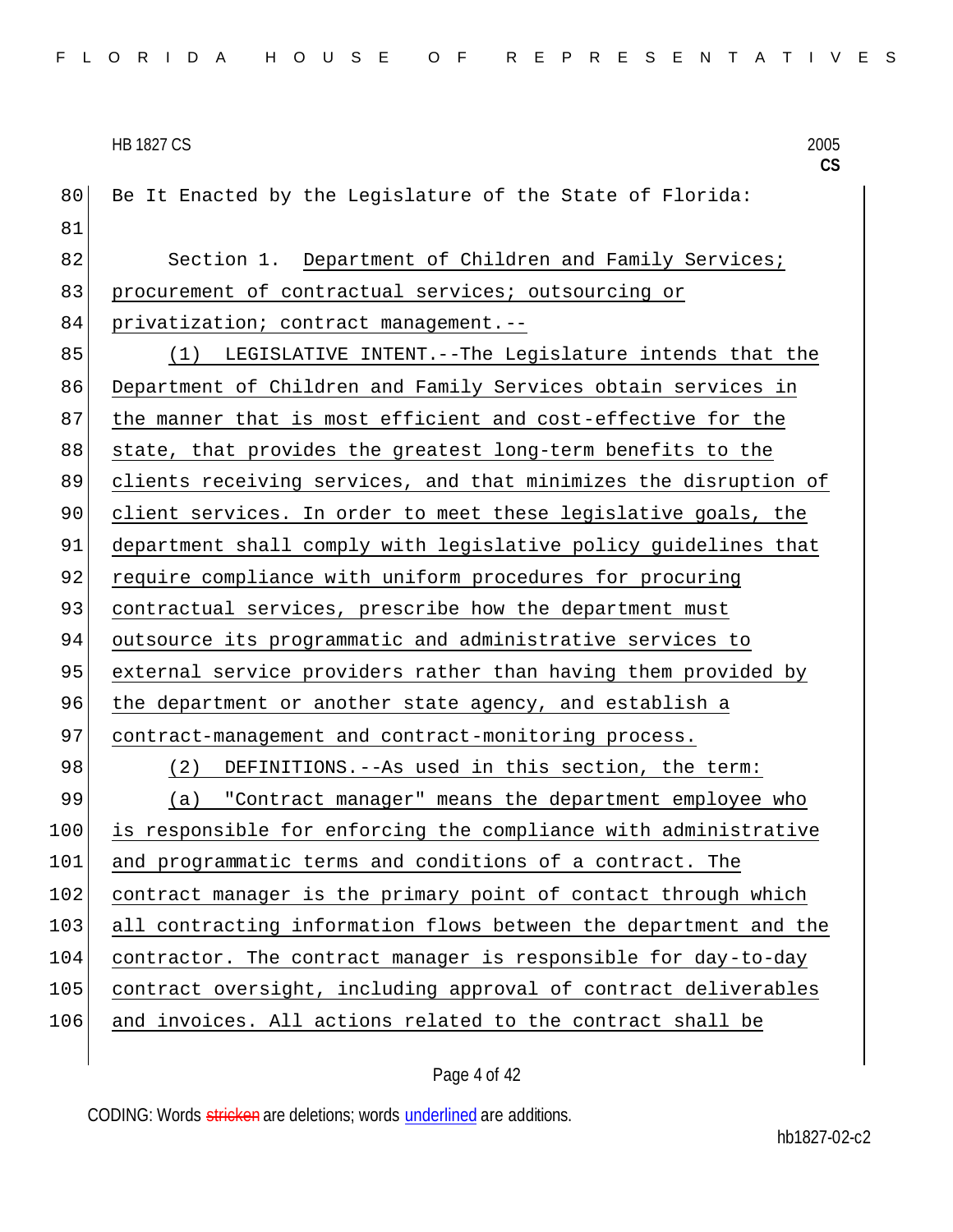107 initiated by or coordinated with the contract manager. The 108 contract manager maintains the official contract files. 109 (b) "Contract monitor" means the department employee who 110 is responsible for observing, recording, and reporting to the 111 contract manager and other designated entities the information 112 necessary to assist the contract manager and program management 113 in determining whether the contractor is in compliance with the 114 administrative and programmatic terms and conditions of the 115 contract. 116 (c) "Department" means the Department of Children and 117 Family Services. 118 (d) "Outsourcing" means the process of contracting with an 119 external service provider to provide a service, in whole or in 120 part, while the department retains the responsibility and 121 accountability for the service. 122 (e) "Performance measure" means the quantitative 123 indicators used to assess if the service the external provider 124 is performing is achieving the desired results. Measures of 125 performance include outputs, direct counts of program 126 activities, and outcomes or results of program activities in the 127 lives of the clients served. 128 (f) "Performance standard" means the quantifiable, 129 specified, and desired level to be achieved for a particular 130 performance measure. 131 (g) "Privatize" means any process aimed at transferring 132 the responsibility for a service, in whole or in part, from the 133 department to the private sector such that the private sector is

Page 5 of 42

CODING: Words stricken are deletions; words underlined are additions.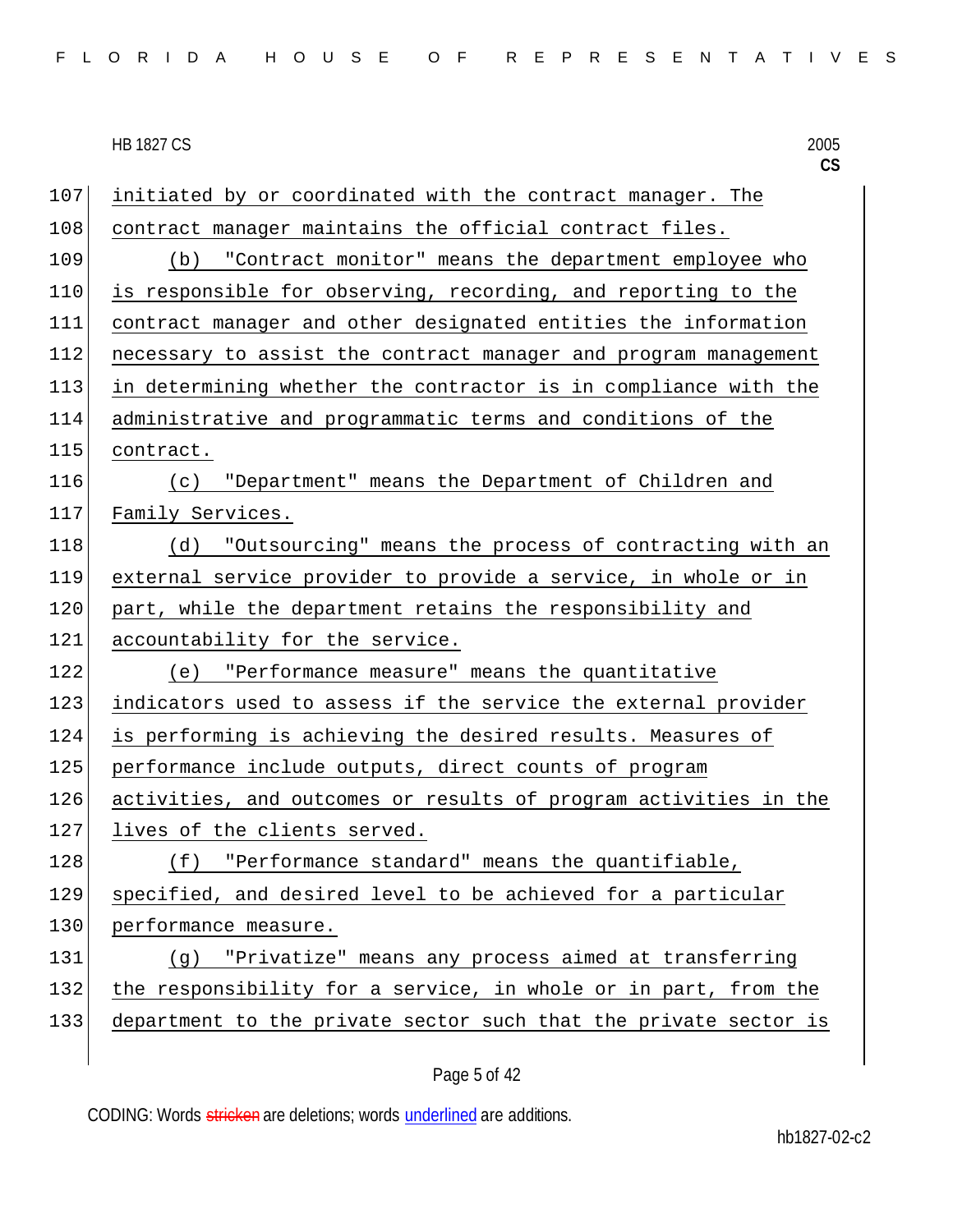|     | <b>HB 1827 CS</b><br>2005<br>CS                                               |
|-----|-------------------------------------------------------------------------------|
| 134 | solely and fully responsible for the performance of the specific              |
| 135 | service.                                                                      |
| 136 | "Service" means all or any portion of a program or<br>(h)                     |
| 137 | program component as defined in section 216.011, Florida                      |
| 138 | Statutes.                                                                     |
| 139 | (3)<br>PROCUREMENT OF COMMODITIES AND CONTRACTUAL SERVICES.--                 |
| 140 | For the purchase of commodities and contractual<br>(a)                        |
| 141 | services in excess of the threshold amount established in                     |
| 142 | section 287.017, Florida Statutes, for CATEGORY TWO, the                      |
| 143 | department shall comply with the requirements set forth in                    |
| 144 | section 287.057, Florida Statutes.                                            |
| 145 | Notwithstanding section 287.057(5)(f)13., Florida<br>(b)                      |
| 146 | Statutes, whenever the department intends to contract with a                  |
| 147 | public postsecondary institution to provide a service, the                    |
| 148 | department must allow all public postsecondary institutions in                |
| 149 | this state that are accredited by the Southern Association of                 |
| 150 | Colleges and Schools to bid on the contract. Thereafter,                      |
| 151 | notwithstanding any other provision to the contrary, if a public              |
| 152 | postsecondary institution intends to subcontract for any service              |
| 153 | awarded in the contract, the subcontracted service must be                    |
| 154 | procured by competitive procedures.                                           |
| 155 | When it is in the best interest of a defined segment<br>(c)                   |
| 156 | of its consumer population, the department may competitively                  |
| 157 | procure and contract for systems of treatment or service that                 |
| 158 | involve multiple providers, rather than procuring and                         |
| 159 | contracting for treatment or services separately from each                    |
| 160 | participating provider. The department must ensure that all                   |
| 161 | providers that participate in the treatment or service system<br>Page 6 of 42 |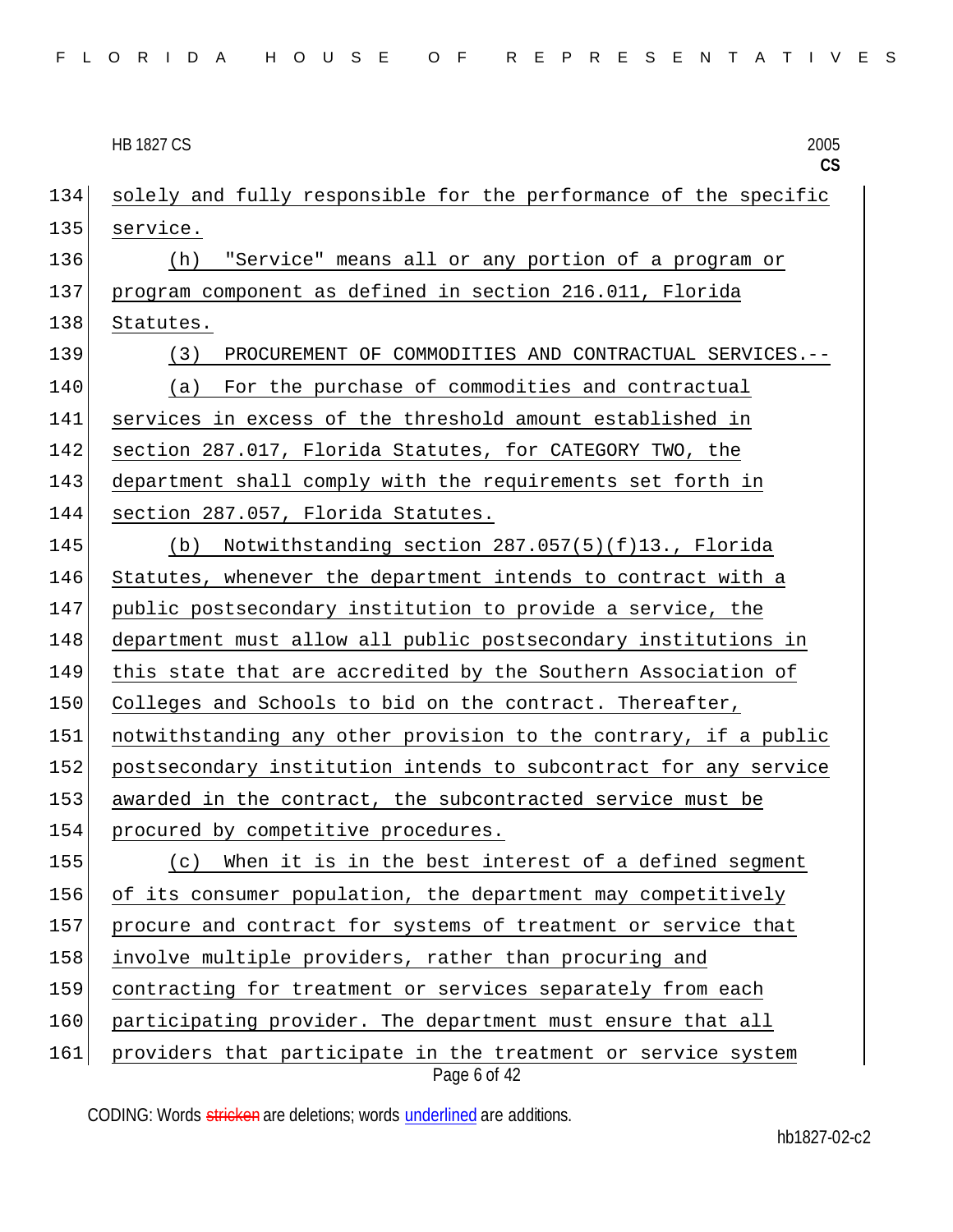162 meet all applicable statutory, regulatory, service-quality, and 163 cost-control requirements. If other governmental entities or 164 units of special purpose government contribute matching funds to 165 the support of a given system of treatment or service, the 166 department shall formally request information from those funding 167 entities in the procurement process and may take the information 168 received into account in the selection process. If a local 169 government contributes matching funds to support the system of 170 treatment or contracted service and if the match constitutes at 171 least 25 percent of the value of the contract, the department 172 shall afford the governmental match contributor an opportunity 173 to name an employee as one of the persons required by section  $174$  287.057(17), Florida Statutes, to evaluate or negotiate certain 175 contracts, unless the department sets forth in writing the 176 reason why the inclusion would be contrary to the best interest 177 of the state. Any employee so named by the governmental match 178 contributor shall qualify as one of the persons required by 179 section 287.057(17), Florida Statutes. A governmental entity or 180 unit of special purpose government may not name an employee as 181 one of the persons required by section 287.057(17), Florida 182 Statutes, if it, or any of its political subdivisions, executive 183 agencies, or special districts, intends to compete for the 184 contract to be awarded. The governmental funding entity or 185 contributor of matching funds must comply with all procurement 186 procedures set forth in section 287.057, Florida Statutes, when 187 appropriate and required.

# Page 7 of 42

CODING: Words stricken are deletions; words underlined are additions.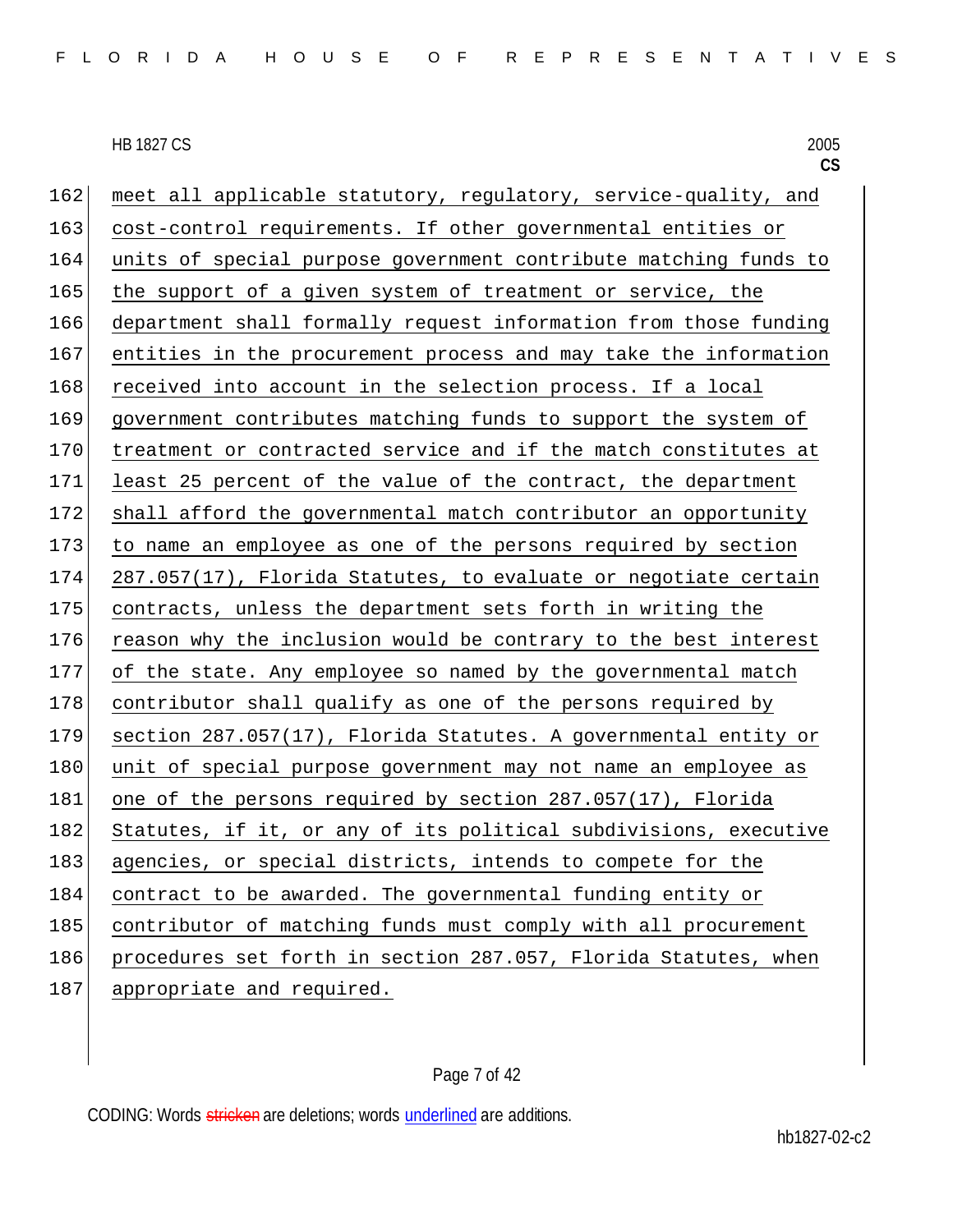|  |  |  |  |  |  |  |  |  |  |  |  |  | FLORIDA HOUSE OF REPRESENTATIVES |  |  |  |  |  |  |  |  |  |  |  |  |  |  |  |  |
|--|--|--|--|--|--|--|--|--|--|--|--|--|----------------------------------|--|--|--|--|--|--|--|--|--|--|--|--|--|--|--|--|
|--|--|--|--|--|--|--|--|--|--|--|--|--|----------------------------------|--|--|--|--|--|--|--|--|--|--|--|--|--|--|--|--|

**CS** Page 8 of 42 188 (d) The department may procure and contract for or provide 189 assessment and case-management services independently from 190 treatment services. 191 (4) SOURCING STANDARDS AND REQUIREMENTS.--If the 192 department proposes to outsource a service, the department must 193 comply with the requirements of this section prior to the 194 procurement process provided for in section 287.057, Florida 195 Statutes. 196 (a) The department shall develop a business case 197 describing and analyzing the service proposed for outsourcing. A 198 business case is part of the solicitation process and is not a 199 rule subject to challenge pursuant to section 120.54, Florida 200 Statutes. The business case submitted by the department pursuant 201 to this section for a service shall be sufficient for all 202 contracts executed by the department for that service. The 203 business case must include, but need not be limited to: 204 1. A detailed description of the services to be 205 outsourced, a description and analysis of the department's 206 current performance of the service, and a rationale documenting 207 how outsourcing the service would be in the best interest of the  $208$  state, the department, and its clients. 209 2. A cost-benefit analysis documenting the estimated 210 specific direct and indirect costs, savings, performance 211 improvements, risks, and qualitative and quantitative benefits 212 involved in or resulting from outsourcing the service. The cost-213 benefit analysis must include a detailed plan and timeline 214 identifying all actions that must be implemented to realize 215 expected benefits. Under section 92.525, Florida Statutes, the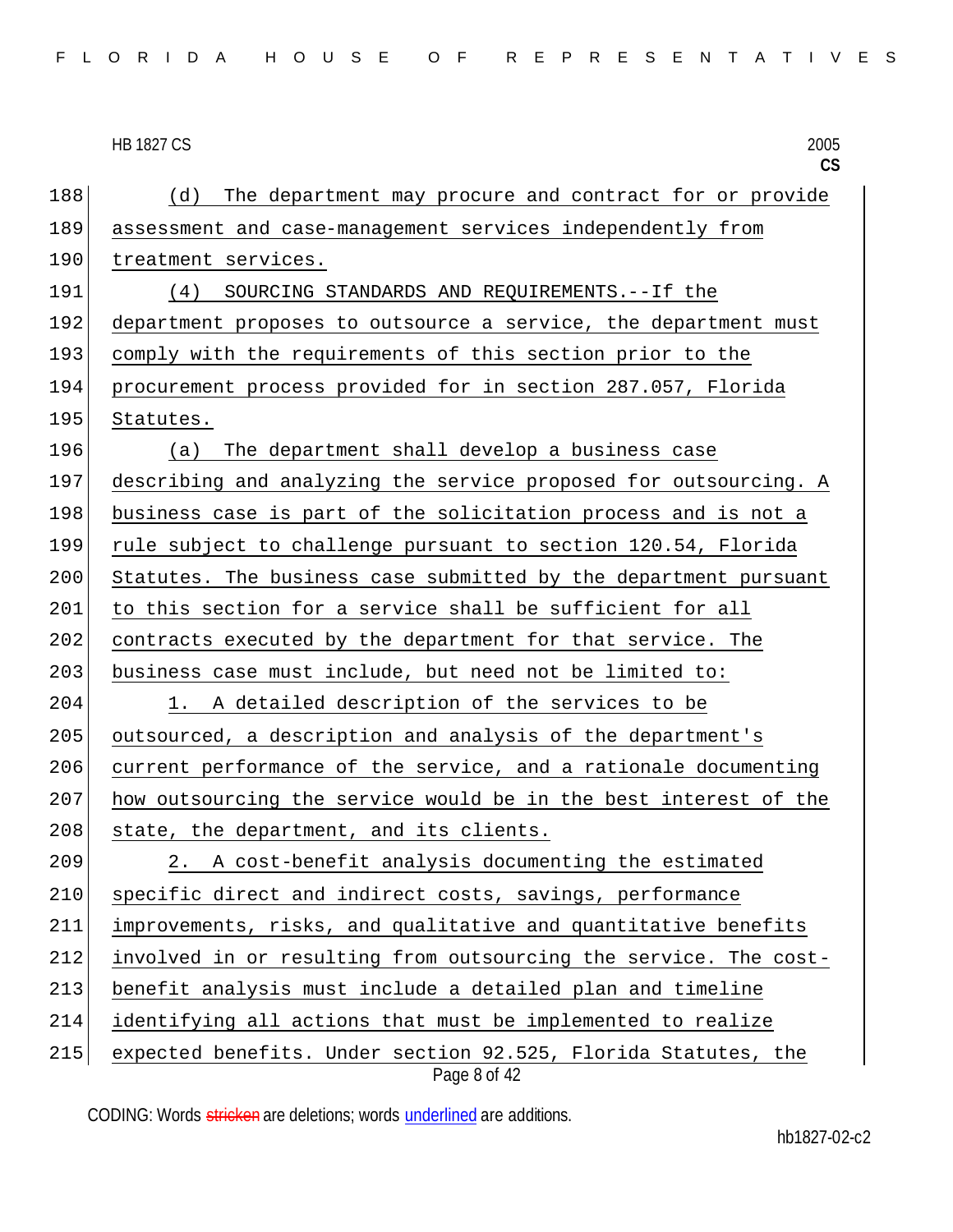| FLORIDA HOUSE OF REPRESENTATIVES |  |  |  |  |  |  |  |  |  |  |  |  |  |  |  |  |  |  |  |  |  |  |  |  |  |  |  |  |  |  |
|----------------------------------|--|--|--|--|--|--|--|--|--|--|--|--|--|--|--|--|--|--|--|--|--|--|--|--|--|--|--|--|--|--|
|----------------------------------|--|--|--|--|--|--|--|--|--|--|--|--|--|--|--|--|--|--|--|--|--|--|--|--|--|--|--|--|--|--|

| <b>HB 1827 C.S</b>                                                  | 2005 |
|---------------------------------------------------------------------|------|
|                                                                     |      |
| 216 Secretary of Children and Family Services shall verify that all |      |
| 217 costs, savings, and benefits are valid and achievable.          |      |

218 3. A description of the specific performance measures and 219 standards that must be achieved through the outsourcing 220 proposal.

221 4. A statement of the potential effect on applicable 222 federal, state, and local revenues and expenditures. The 223 statement must specifically describe the effect on general 224 revenue, trust funds, general revenue service charges, and 225 interest on trust funds, together with the potential direct or 226 indirect effect on federal funding and cost allocations.

227 5. A plan to ensure compliance with public-record laws,  $228$  which must include components that:

229 a. Provide public access to public records at a cost that 230 does not exceed that provided in chapter 119, Florida Statutes. 231 b. Ensure the confidentiality of records that are exempt 232 from disclosure or confidential under law.

233 c. Meet all legal requirements for record retention.

234 d. Allow for transfer to the state, at no cost, all public 235 records in possession of the external service provider upon 236 termination of the contract.

237 6. A department transition and implementation plan for 238 addressing changes in the number of agency personnel, affected 239 business processes, and employee-transition issues. Such a plan 240 | must also specify the mechanism for continuing the operation of 241 the service if the contractor fails to perform and comply with 242 the performance measures and standards and provisions of the 243 contract. Within this plan, the department shall identify all

Page 9 of 42

CODING: Words stricken are deletions; words underlined are additions.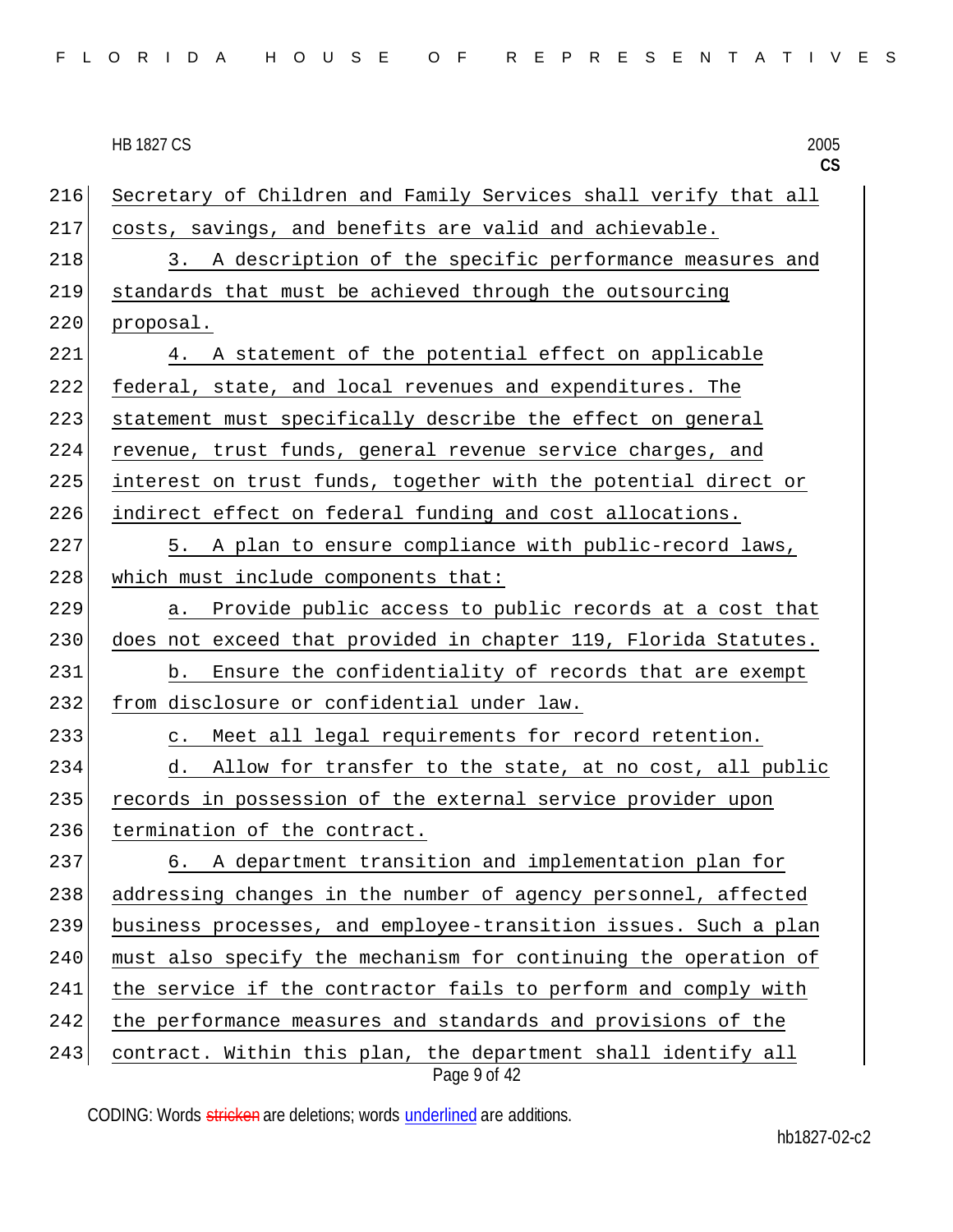244 resources, including full-time equivalent positions, which are 245 subject to outsourcing. All full-time equivalent positions 246 identified in the plan shall be placed in reserve by the 247 Executive Office of the Governor until the end of the second 248 year of the contract. Notwithstanding the provisions of section 249 216.262, Florida Statutes, the Executive Office of the Governor 250 shall request authority from the Legislative Budget Commission 251 to reestablish full-time positions above the number fixed by the 252 Legislature when a contract is terminated and the outsourced 253 service must be returned to the department.

 7. A listing of assets proposed for transfer to or use by the external service provider, a description of the proposed requirements for maintenance of those assets by the external service provider or the department in accordance with chapter 258 273, Florida Statutes, a plan for their disposition upon termination of the contract, and a description of how the 260 planned asset transfer or use by the contractor is in the best 261 interest of the department and the state.

 (b)1. If the department proposes to outsource the service in the next fiscal year, the department shall submit the business case with the department's final legislative budget request, in the manner and form prescribed in the legislative budget request instructions under section 216.023, Florida Statutes. Prior to approval in the General Appropriations Act, 268 the agency may initiate the procurement process pursuant to section 287.057, Florida Statutes. The agency may complete 270 contract execution pursuant to section 287.057, Florida 271 Statutes, only upon approval in the General Appropriations Act.

Page 10 of 42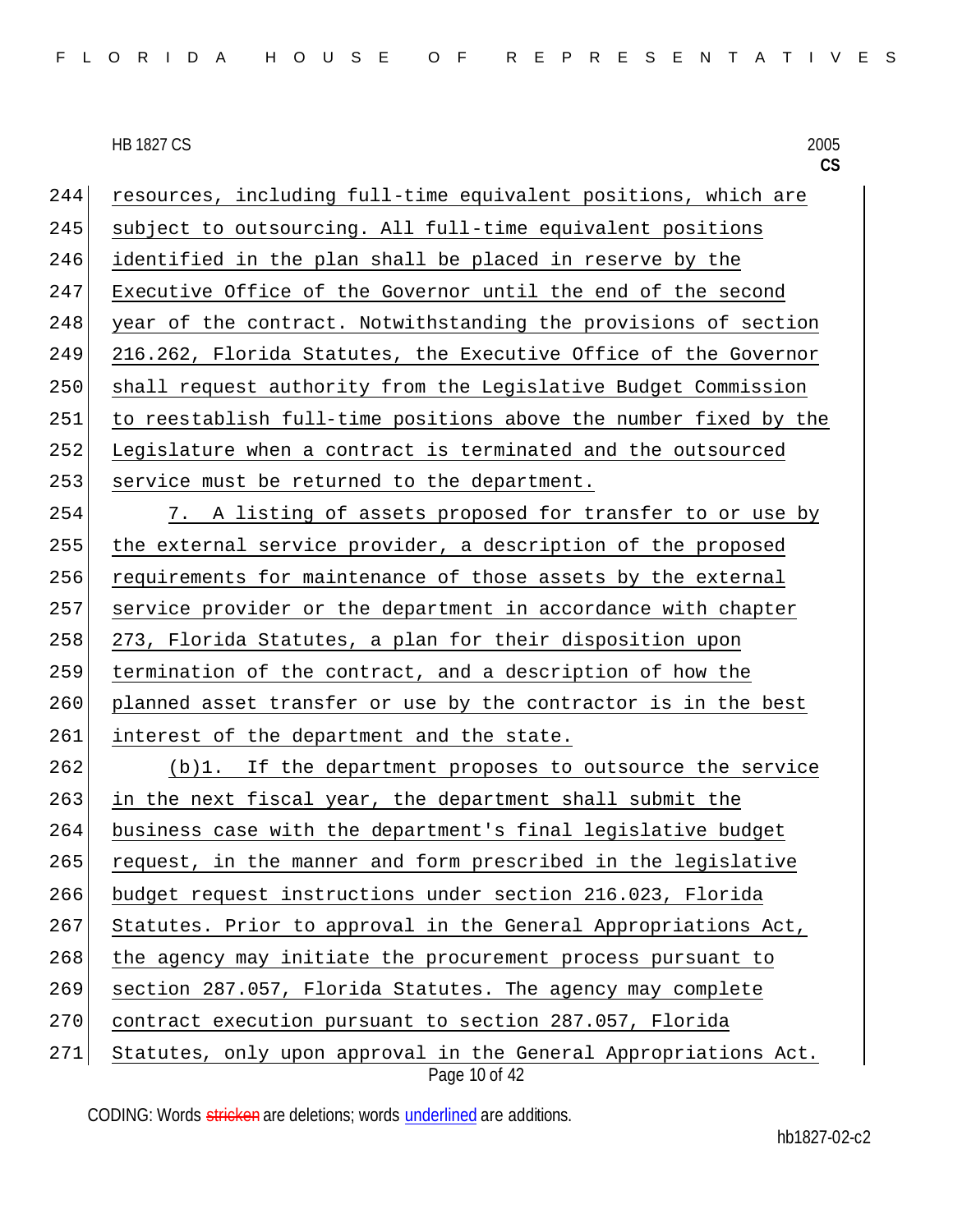272 2. If a proposed outsourcing initiative would require 273 integration with, or would in any way affect other state 274 information technology systems, the department shall submit the 275 feasibility study documentation required by the legislative 276 budget request instructions under section 216.023, Florida 277 Statutes. 278 (c) If the department proposes to outsource a service 279 during a fiscal year and the outsourcing provision was not 280 included in the approved operating budget of the department, the 281 department must provide to the Governor, the President of the 282 Senate, the Speaker of the House of Representatives, the chairs 283 of the legislative appropriations committees, and the chairs of 284 the relevant substantive committees the business case that 285 complies with the requirements of paragraph (a) at least 45 days 286 before the release of any solicitation documents, as provided 287 for in section 287.057, Florida Statutes. Any budgetary changes 288 that are inconsistent with the department's approved budget may 289 not be made to existing programs unless the changes are 290 recommended to the Legislative Budget Commission by the Governor 291 and the Legislative Budget Commission expressly approves the 292 program changes. 293 (d) The department may not privatize a service without 294 specific authority provided in general law, the General 295 Appropriations Act, legislation implementing the General 296 Appropriations Act, or a special appropriations act. 297 (5) CONTRACTING AND PERFORMANCE MEASURES.--In addition to 298 the requirements of section 287.058, Florida Statutes, every 299 procurement of contractual services by the department which

Page 11 of 42

CODING: Words stricken are deletions; words underlined are additions.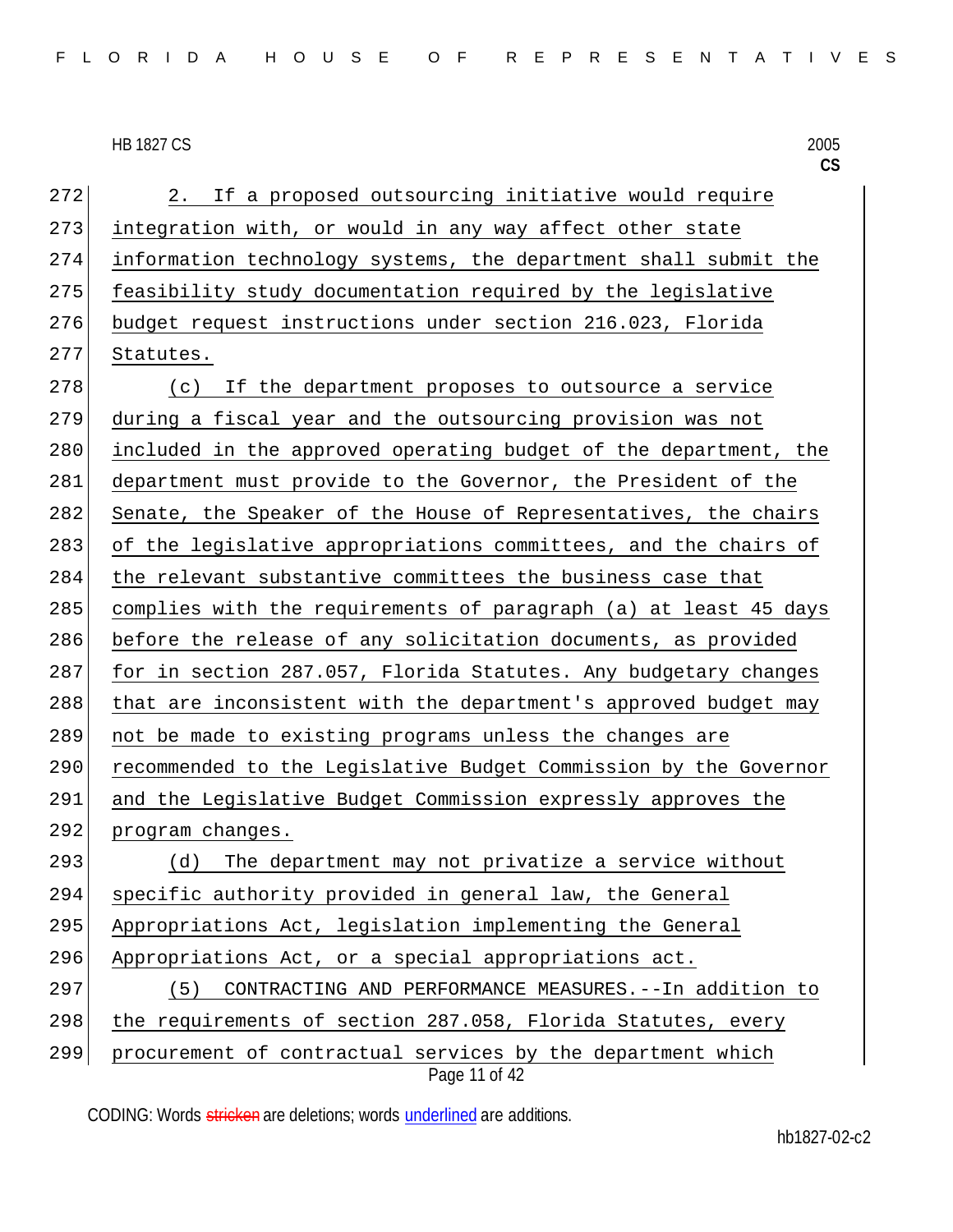Page 12 of 42 300 meets or is in excess of the threshold amount provided in section 287.017, Florida Statutes, for CATEGORY FIVE, must comply with the requirements of this subsection. (a) The department shall execute a contract containing all provisions and conditions, which must include, but need not be limited to: 306 1. A detailed scope of work that clearly specifies each service and deliverable to be provided, including a description of each deliverable or activity that is quantifiable, measurable, and verifiable by the department and the contractor. 2. Associated costs and savings, specific payment terms and payment schedules, including incentive and penalty provisions, criteria governing payment, and a clear and specific schedule to complete all required activities needed to transfer 314 the service from the state to the contractor. 315 3. Clear and specific identification of all required performance measures and standards, which must, at a minimum, include: 318 a. Acceptance criteria for each deliverable and service to be provided to the department under the terms of the contract 320 which document, to the greatest extent possible, the required performance level. Acceptance criteria must be detailed, clear, and unambiguous and shall be used to measure deliverables and services to be provided under the contract. b. A method for monitoring and reporting progress in achieving specified performance standards and levels. 326 c. The sanctions or penalties that shall be assessed for contract or state nonperformance. The department may adopt, by

CODING: Words stricken are deletions; words underlined are additions.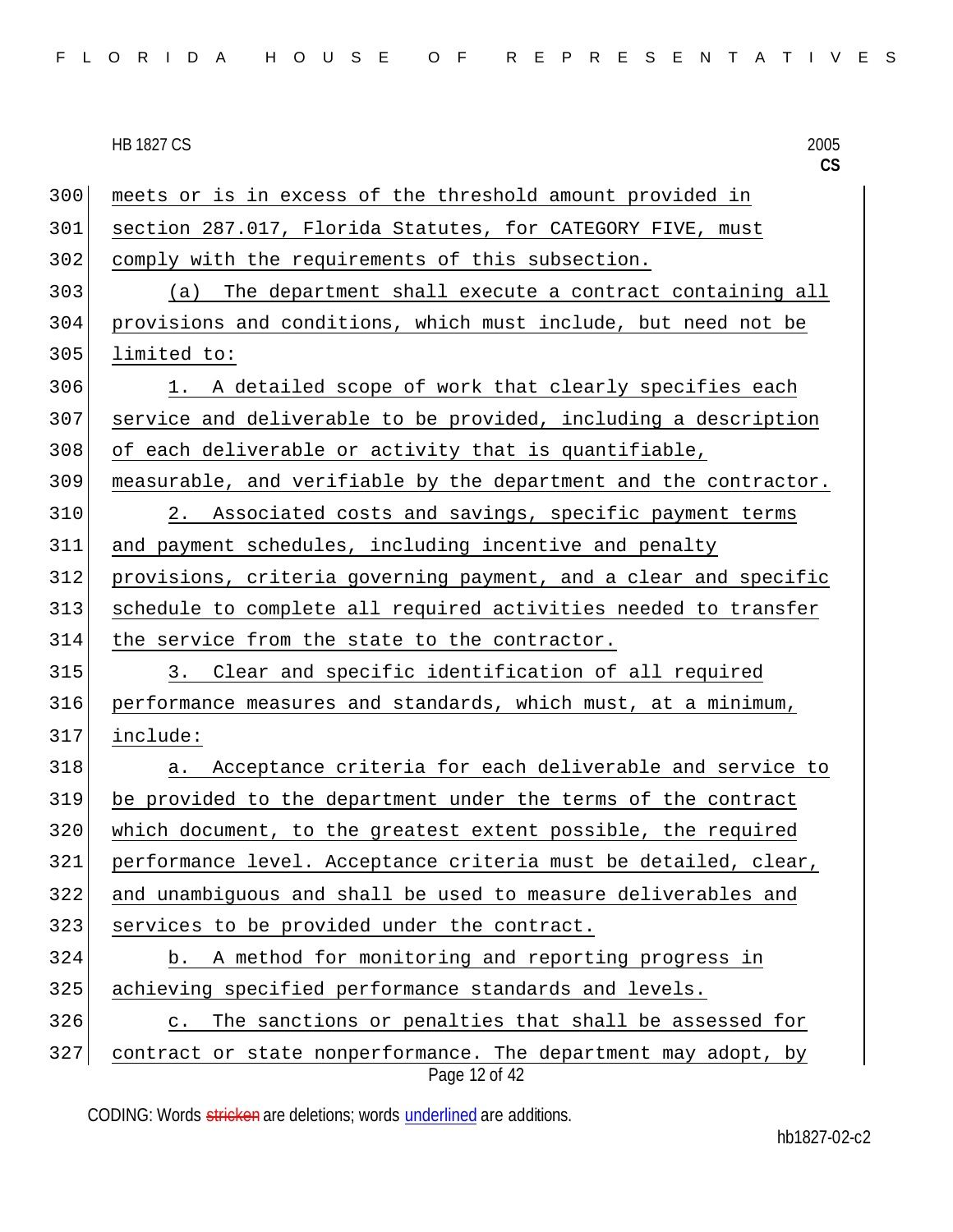**CS**

328 rule, provisions for including in its contracts incremental penalties to be imposed by its contract managers on a contractor due to the contractor's failure to comply with a requirement for corrective action. Any financial penalty that is imposed upon a contractor may not be paid from funds being used to provide services to clients, and the contractor may not reduce the amount of services being delivered to clients as a method for offsetting the effect of the penalty. If a financial penalty is imposed upon a contractor that is a corporation, the department shall notify, at a minimum, the board of directors of the corporation. The department may notify any additional parties that the department believes may be helpful in obtaining the corrective action that is being sought. In addition, the rules adopted by the department must include provisions that permit 342 the department to deduct the financial penalties from funds that would otherwise be due to the contractor, not to exceed 10 percent of the amount that otherwise would be due to the contractor for the period of noncompliance. If the department imposes a financial penalty, it shall advise the contractor in writing of the cause for the penalty. A failure to include such 348 deductions in a request for payment constitutes grounds for the department to reject that request for payment. The remedies identified in this paragraph do not limit or restrict the department's application of any other remedy available to it in 352 the contract or under law. The remedies described in this paragraph may be cumulative and may be assessed upon each separate failure to comply with instructions from the department to complete corrective action.

Page 13 of 42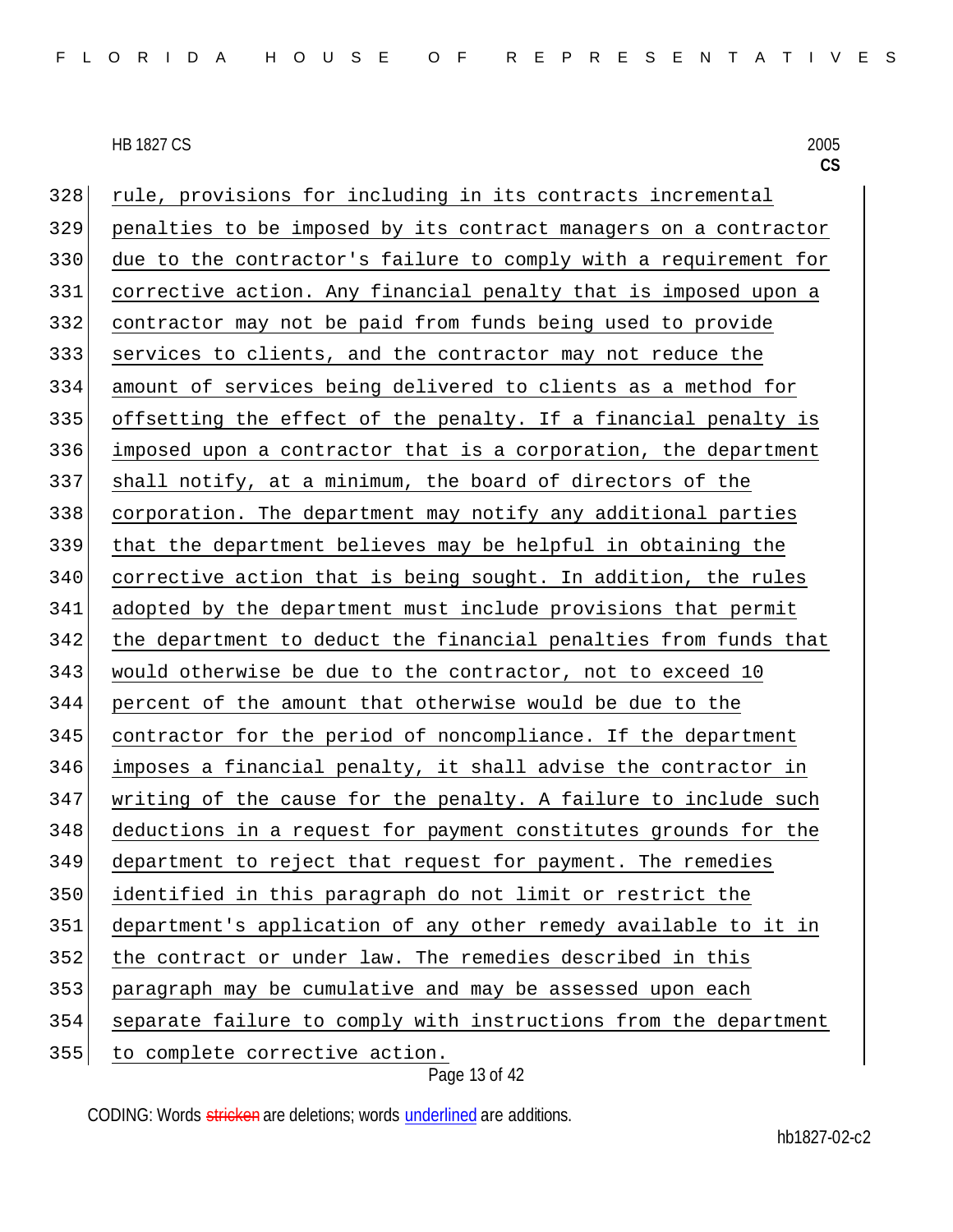| FLORIDA HOUSE OF REPRESENTATIVES |  |
|----------------------------------|--|
|----------------------------------|--|

|     | <b>HB 1827 CS</b><br>2005<br>CS                                    |
|-----|--------------------------------------------------------------------|
| 356 | A requirement that the contractor maintain adequate<br>4.          |
| 357 | accounting records that comply with all applicable federal and     |
| 358 | state laws and generally accepted accounting principles.           |
| 359 | 5. A requirement authorizing the department and state to           |
| 360 | have access to and conduct audits of all records related to the    |
| 361 | contract and outsourced services.                                  |
| 362 | 6. A requirement that ownership of any intellectual                |
| 363 | property developed in the course of, or as a result of, work or    |
| 364 | services performed under the contract shall transfer to the        |
| 365 | state if the contractor ceases to provide the outsourced           |
| 366 | service.                                                           |
| 367 | 7. A requirement describing the timing and substance of            |
| 368 | all plans and status or progress reports that are to be            |
| 369 | provided. All plans and status or progress reports must comply     |
| 370 | with any relevant state and federal standards for planning,        |
| 371 | implementation, operations, and oversight.                         |
| 372 | 8. A requirement that the contractor shall comply with             |
| 373 | public-record laws. The contractor shall:                          |
| 374 | Keep and maintain the public records that ordinarily<br>a.         |
| 375 | and necessarily would be required by the department to perform     |
| 376 | the service.                                                       |
| 377 | Provide public access to such public records on the<br>b.          |
| 378 | same terms and conditions that the department would and at a       |
| 379 | cost that does not exceed that provided in chapter 119, Florida    |
| 380 | Statutes.                                                          |
| 381 | Ensure the confidentiality of records that are exempt<br>$\circ$ . |
| 382 | from disclosure or confidential under law.                         |
|     |                                                                    |

Page 14 of 42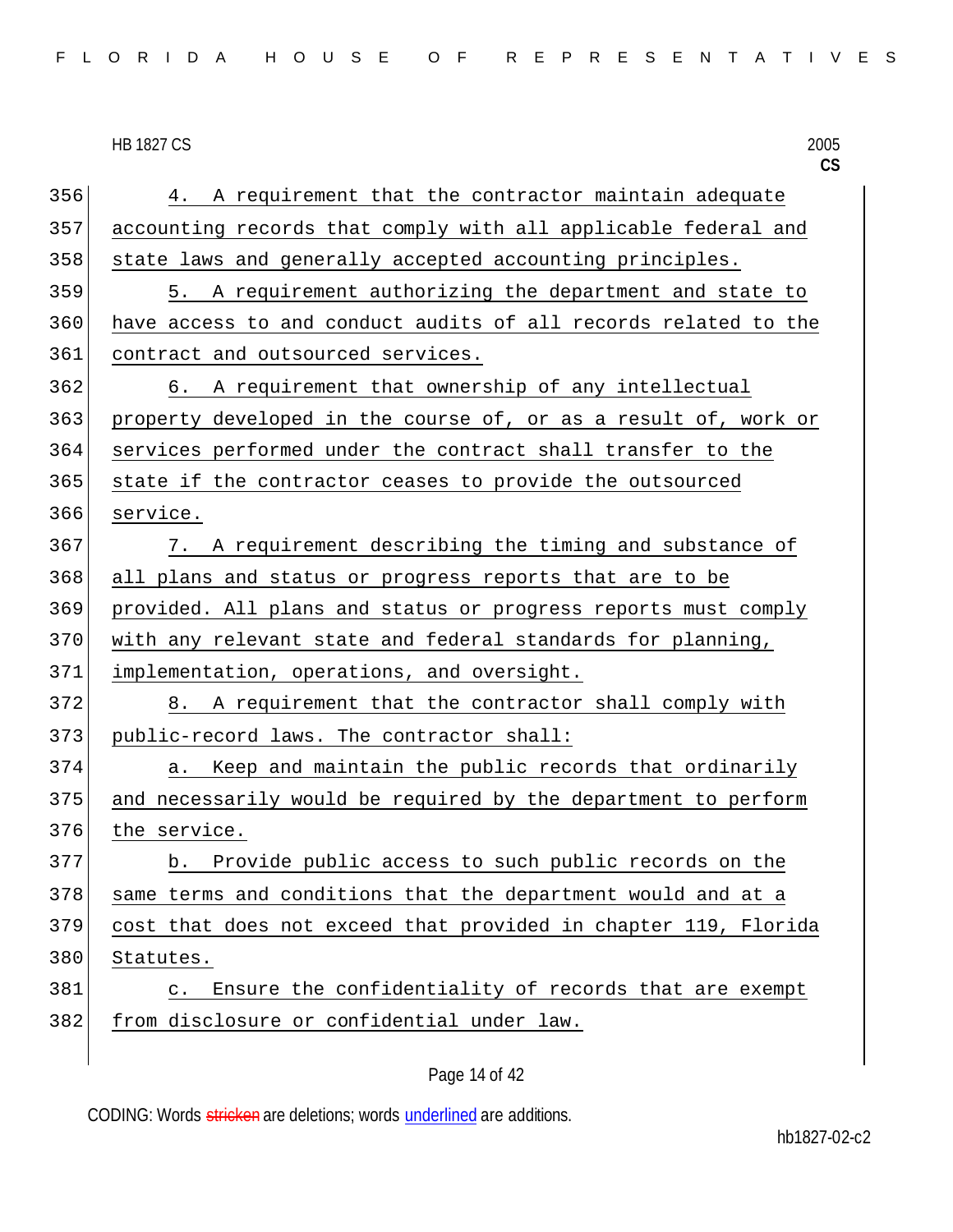383 d. Meet all legal and auditing requirements for record retention, and transfer to the state, at no cost to the state, all public records in possession of the contractor upon termination of the contract. All records stored electronically must be provided to the state in the format compatible with 388 state information technology systems. 9. A requirement that any state funds provided for the purchase of or improvements to real property are contingent upon the contractor granting to the state a security interest in the property which is at least equal to the amount of the state 393 funds provided for at least 5 years following the date of purchase or the completion of the improvements or as further required by law. The contract must include a provision that, as a condition of receipt of state funding for this purpose, the contractor agrees that, if it disposes of the property before the department's interest is vacated, the contractor must refund the proportionate share of the state's initial investment, as 400 adjusted by depreciation.

401 10. A provision that the contractor annually submit and 402 verify, under section 92.525, Florida Statutes, all required 403 financial statements.

 11. A provision that the contractor will be held responsible and accountable for all work covered under the contract including any work performed by subcontractors. The 407 contract must state that the department may monitor the 408 performance of any subcontractor. (b) A contract may include cost-neutral, performance-based

Page 15 of 42 410 incentives that may vary according to the extent a contractor

CODING: Words stricken are deletions; words underlined are additions.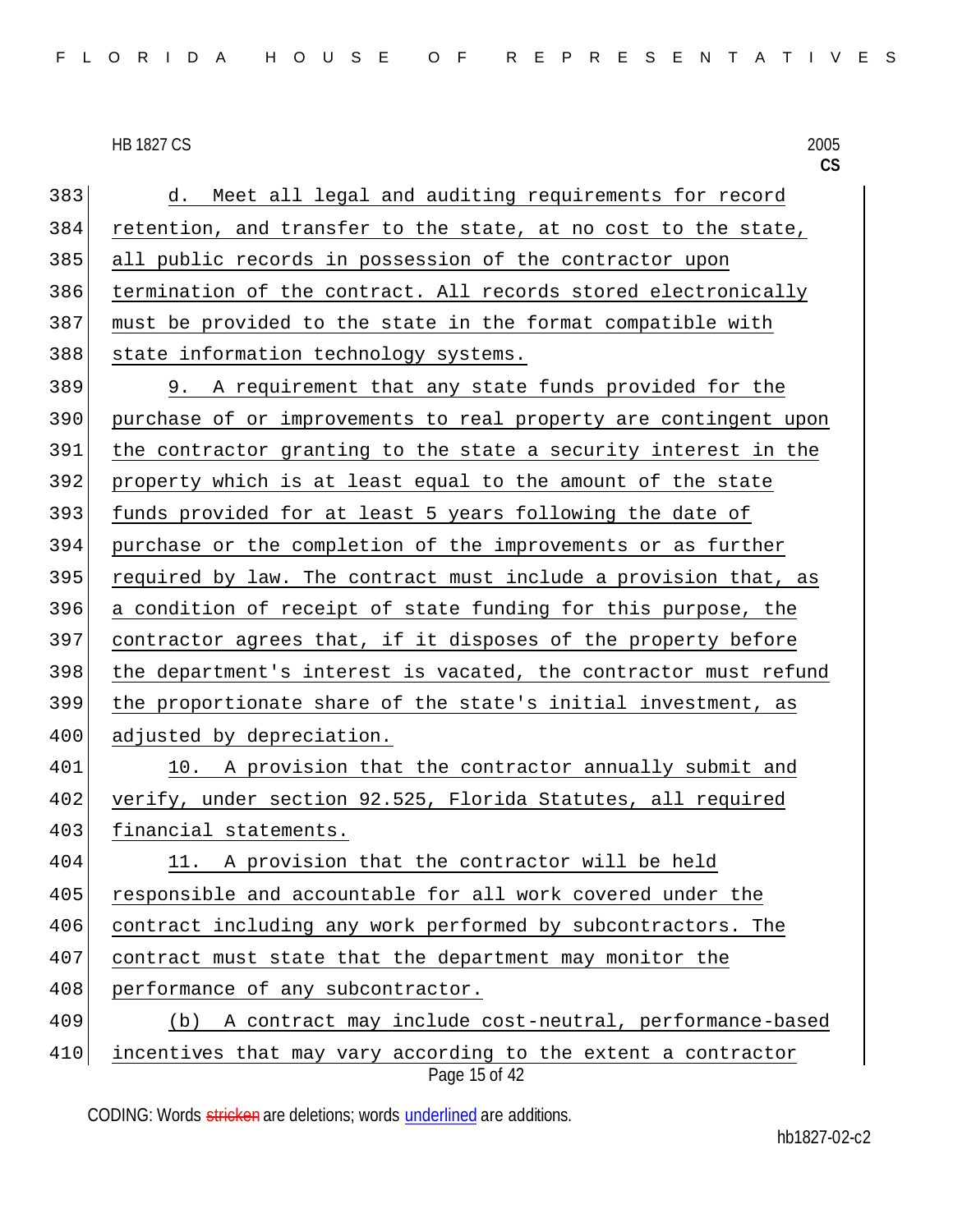| FLORIDA HOUSE OF REPRESENTATIVES |  |  |  |  |  |  |  |  |  |  |  |  |  |  |  |  |  |  |  |  |  |  |  |  |  |  |  |  |  |  |
|----------------------------------|--|--|--|--|--|--|--|--|--|--|--|--|--|--|--|--|--|--|--|--|--|--|--|--|--|--|--|--|--|--|
|----------------------------------|--|--|--|--|--|--|--|--|--|--|--|--|--|--|--|--|--|--|--|--|--|--|--|--|--|--|--|--|--|--|

**CS**

| 411 | achieves or surpasses the performance standards set forth in the          |
|-----|---------------------------------------------------------------------------|
| 412 | contract. The incentives may be weighted proportionally to                |
| 413 | reflect the extent to which the contractor has demonstrated that          |
| 414 | it has consistently met or exceeded the contractual requirements          |
| 415 | and the performance standards.                                            |
| 416 | The department shall review the time period for which<br>(c)              |
| 417 | it executes contracts and shall execute multiyear contracts to            |
| 418 | make the most efficient use of the resources devoted to contract          |
| 419 | processing and execution. Whenever the department chooses not to          |
| 420 | use a multiyear contract, a justification for that decision must          |
| 421 | be contained in the contract.                                             |
| 422 | When the annualized value of a contract is in excess<br>(d)               |
| 423 | of \$1 million, at least one of the persons conducting                    |
| 424 | negotiations must be certified as a contract negotiator based             |
| 425 | upon standards established by the Department of Management                |
| 426 | Services.                                                                 |
| 427 | The department may not amend a contract without first<br>(e)              |
| 428 | submitting the proposed contract amendment to the Executive               |
| 429 | Office of the Governor for approval if the effect of the                  |
| 430 | amendment would be to increase:                                           |
| 431 | The value of the contract by \$250,000 for those<br>1.                    |
| 432 | contracts with a total value of at least \$250,000 but less than          |
| 433 | \$1 million;                                                              |
| 434 | The value of the contract by \$1 million for those<br>2.                  |
| 435 | contracts with a total value of at least \$1 million but less             |
| 436 | than \$10 million;                                                        |
| 437 | The value of the contract by 10 percent for those<br>3.                   |
| 438 | contracts with a total value of \$10 million or more; or<br>Page 16 of 42 |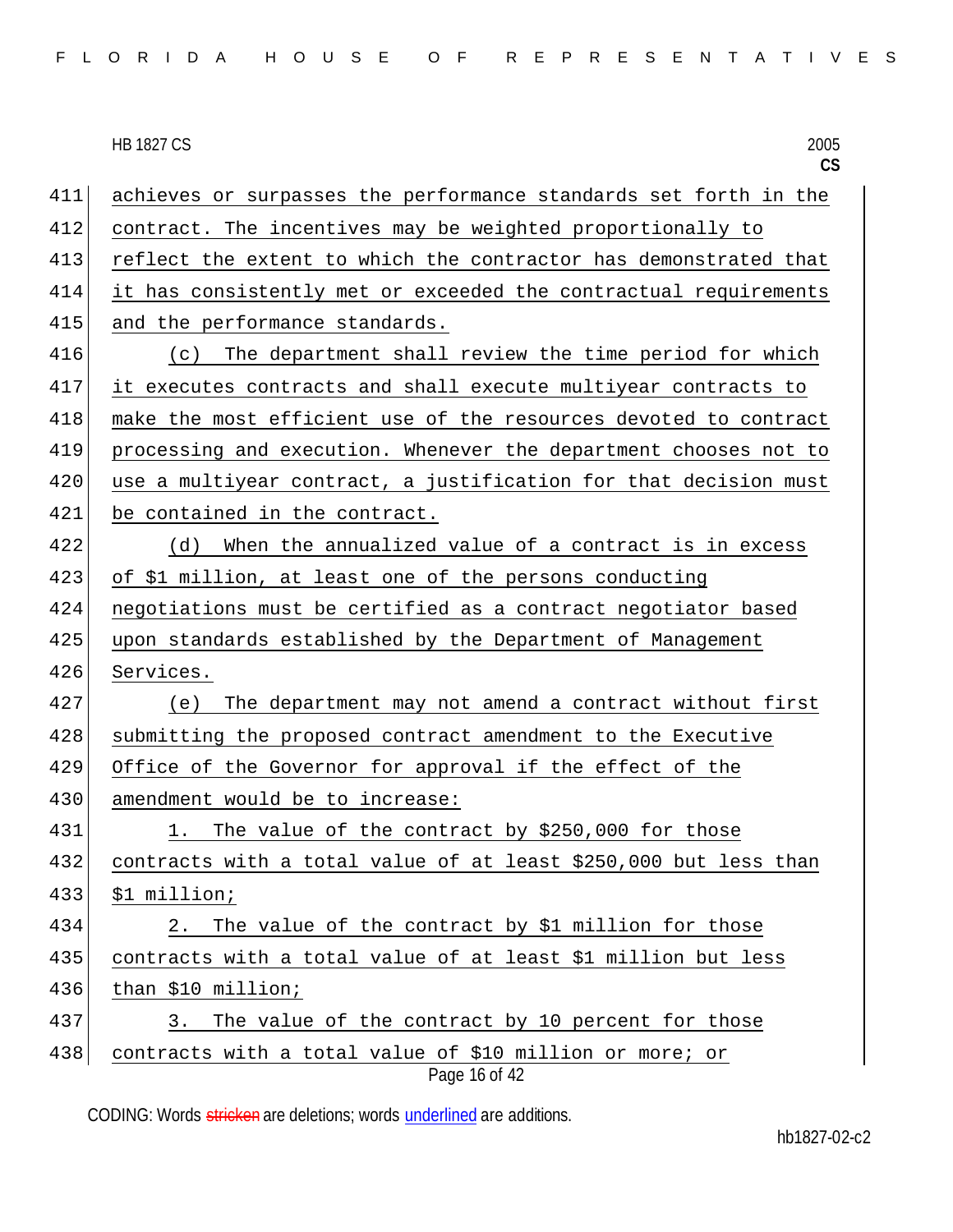439 4. The term of the contract by 1 year or more. 440 When the department proposes any contract amendment that meets the criteria described in this paragraph, it shall submit the proposed contract amendment to the Executive Office of the Governor for approval and shall immediately notify the chairs of the legislative appropriations committees. The Executive Office 446 of the Governor may not approve the proposed contract amendment 447 until 14 days following receipt of the notification to the 448 legislative appropriations chairs. If either chair of the legislative appropriations committees objects in writing to a proposed contract amendment within 14 days following notification and specifies the reasons for the objection, the Executive Office of the Governor shall disapprove the proposed contract amendment or shall submit the proposed contract amendment to the Administration Commission. The proposed contract amendment may be approved by the Administration Commission by a two-thirds vote of the members present with the Governor voting in the affirmative. In the absence of approval by the commission, the proposed contract amendment shall be automatically disapproved. Otherwise, upon approval by the 460 Governor or Administration Commission, the department may 461 execute the contract amendment. (f) An amendment that is issued under legislative 463 direction, including funding adjustments annually provided for in the General Appropriations Act or the federal appropriations 465 acts, need not be submitted for approval in accordance with paragraph (d).

Page 17 of 42

CODING: Words stricken are deletions; words underlined are additions.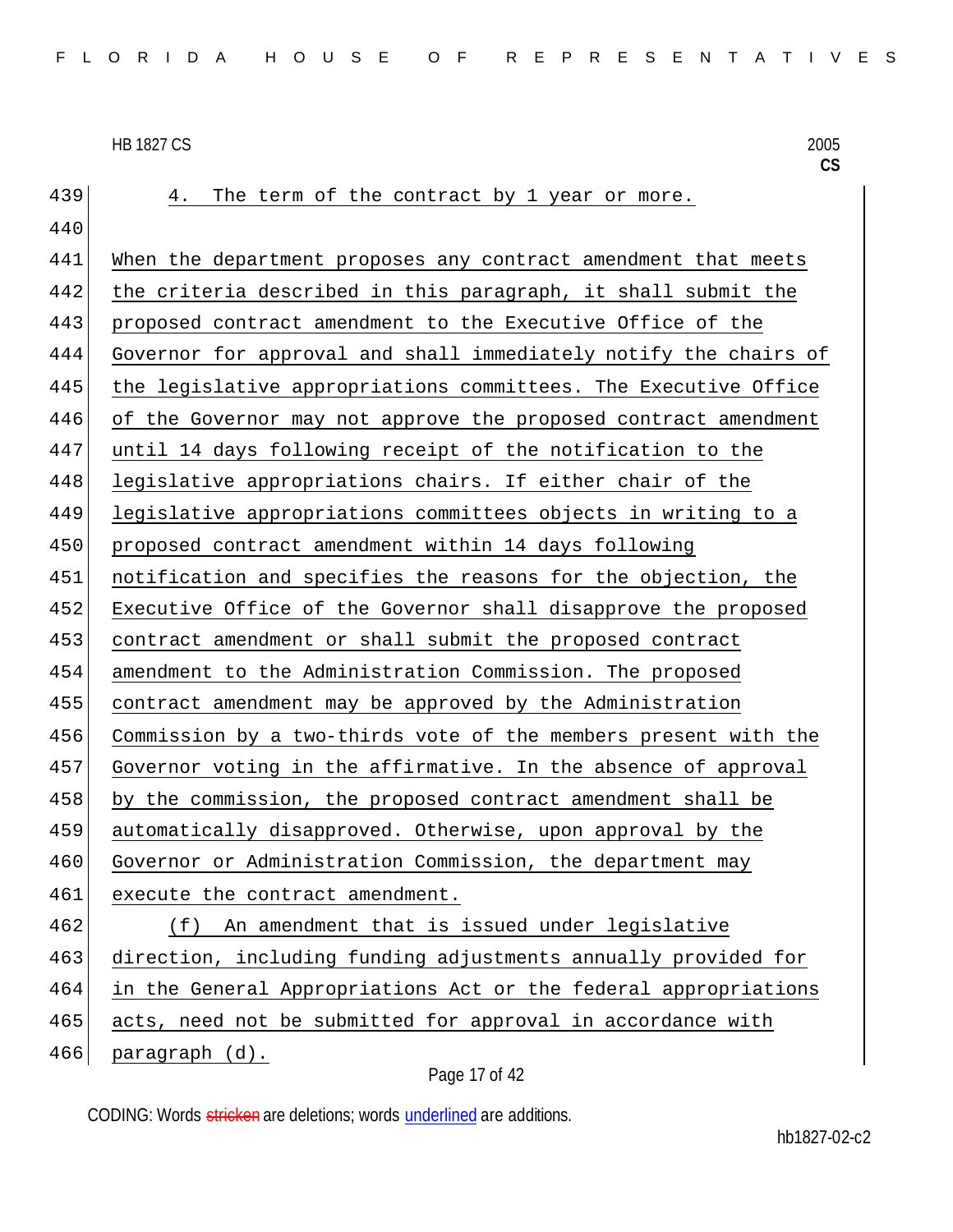|     | <b>HB 1827 CS</b><br>2005<br>CS                                  |
|-----|------------------------------------------------------------------|
| 467 | In addition to the requirements of section 287.057(13)<br>(g)    |
| 468 | and (14), Florida Statutes, the department shall verify, based   |
| 469 | upon the best available data at the point of contract            |
| 470 | renegotiations, that all specific direct and indirect costs,     |
| 471 | savings, performance measures and standards, and qualitative and |
| 472 | quantitative benefits identified in the original contract have   |
| 473 | been satisfied by a contractor or the department before the      |
| 474 | contract is extended or renewed. The documentation must include  |
| 475 | an explanation of any differences between the required           |
| 476 | performance as identified in the contract and the actual         |
| 477 | performance of the contractor. The documentation must be         |
| 478 | included in the official contract file.                          |
| 479 | The department shall, in consultation with the<br>(h)            |
| 480 | Department of Management Services, develop contract templates    |
| 481 | and guidelines that define the mandatory contract provisions and |
| 482 | other requirements identified in this subsection and that must   |
| 483 | be used for all contractual service contracts meeting the        |
| 484 | requirements of this subsection. All contract templates and      |
| 485 | guidelines shall be developed by September 30, 2005.             |
| 486 | CONTRACT-MANAGEMENT REQUIREMENTS AND<br>(6)                      |
| 487 | PROCESS.--Notwithstanding section 287.057(15), Florida Statutes, |
| 488 | the department is responsible for establishing a contract-       |
| 489 | management process that requires a member of the department's    |
| 490 | Senior Management Service to assign in writing the               |
| 491 | responsibility of a contract to a contract manager. The          |
| 492 | department shall maintain a set of procedures describing its     |
| 493 | contract-management process which must minimally include the     |
| 494 | following requirements:                                          |

Page 18 of 42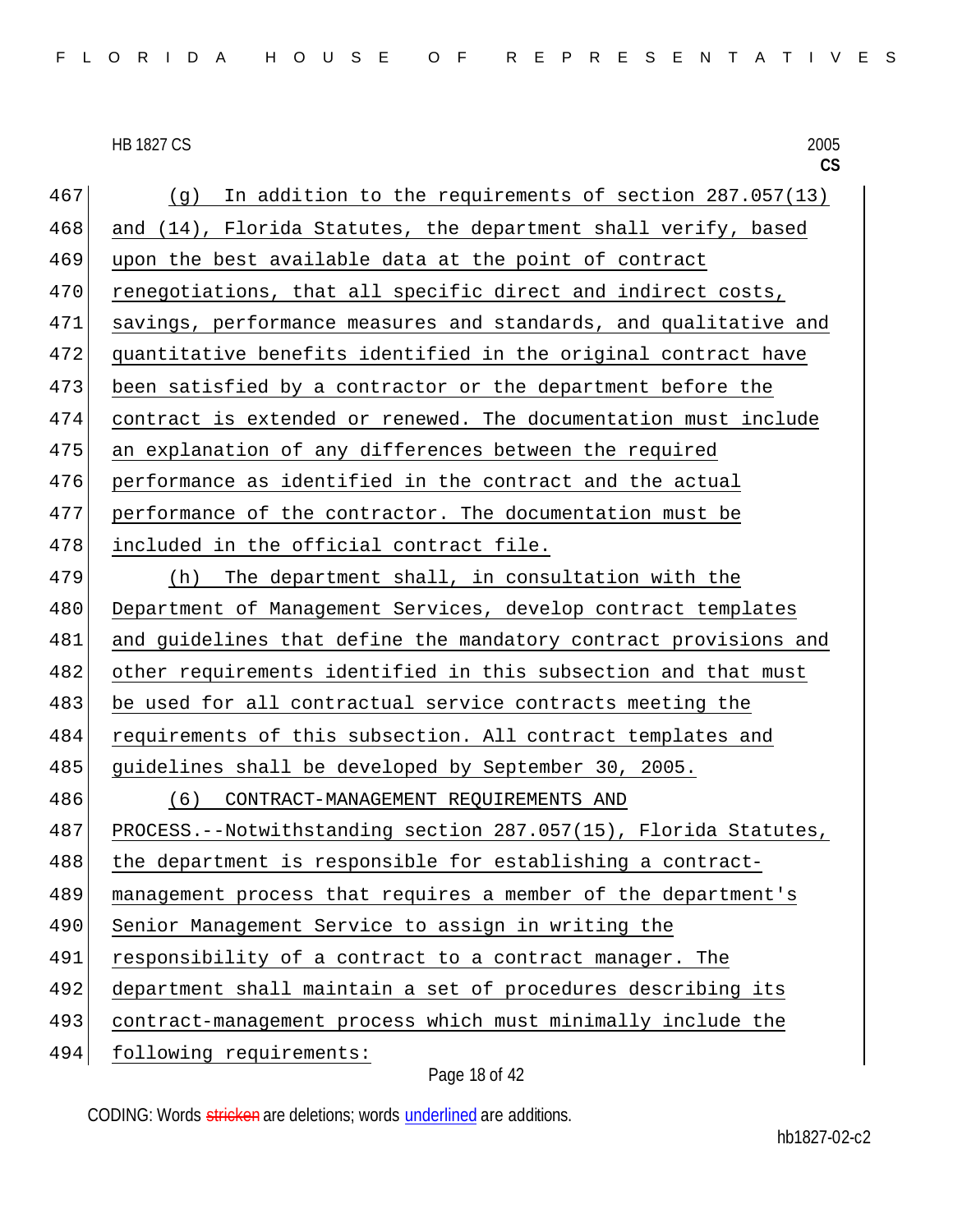495 (a) The contract manager shall maintain the official 496 contract file throughout the duration of the contract and for a 497 period not less than 6 years after the termination of the 498 contract. 499 (b) The contract manager shall review all invoices for 500 compliance with the criteria and payment schedule provided for 501 in the contract and shall approve payment of all invoices before 502 their transmission to the Department of Financial Services for 503 payment. Only the contract manager shall approve the invoices 504 for a specific contract, unless the contract manager is 505 temporarily unavailable to review an invoice. The contract file 506 must contain an explanation for any periods of temporary 507 unavailability of the assigned contract manager. For any 508 individual invoice in excess of \$500,000, a member of the 509 Selected Exempt Service or Senior Management Service shall also 510 sign payment approval of the invoice. For any individual invoice 511 in excess of \$1 million, a member of the Senior Management 512 Service shall also sign payment approval of the invoice. 513 (c) The contract manager shall maintain a schedule of 514 payments and total amounts disbursed and shall periodically 515 reconcile the records with the state's official accounting 516 records. 517 (d) For contracts involving the provision of direct client 518 services, the contract manager shall periodically visit the 519 physical location where the services are delivered and speak 520 directly to clients receiving the services and the staff 521 responsible for delivering the services.

# Page 19 of 42

CODING: Words stricken are deletions; words underlined are additions.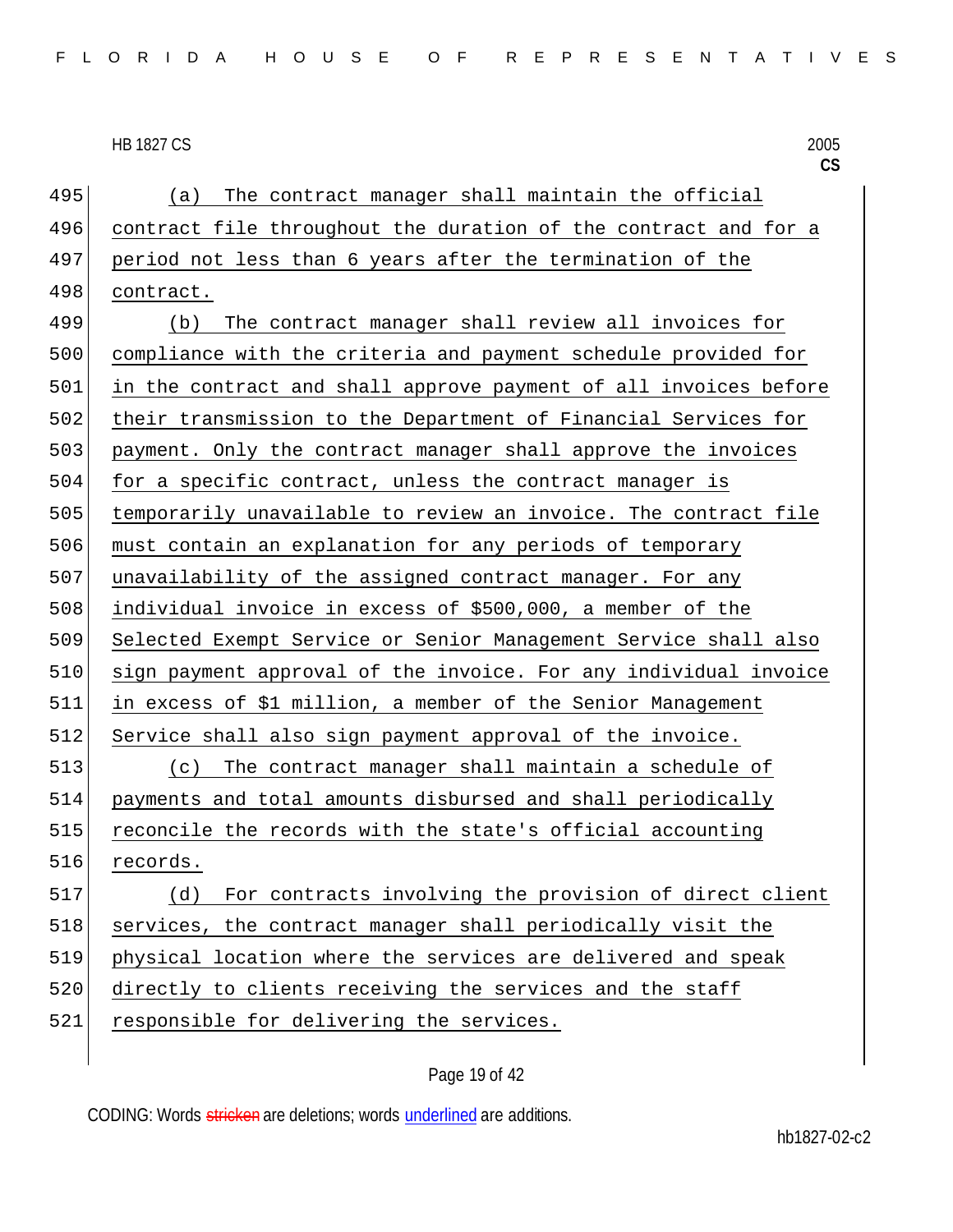522 (e) For contracts for which the contractor is a corporation, the contract manager shall attend at least one board meeting semiannually, if held and if within 100 miles of 525 the contract manager's official headquarters. 526 (f) The contract manager shall meet at least once a month directly with the contractor's representative and maintain 528 records of such meetings. 529 (g) The contract manager shall periodically document any differences between the required performance measures and the actual performance measures. If a contractor fails to meet and comply with the performance measures established in the contract, the department may allow a reasonable period for the contractor to correct performance deficiencies. If performance deficiencies are not resolved to the satisfaction of the department within the prescribed time, and if no extenuating circumstances can be documented by the contractor to the department's satisfaction, the department must terminate the contract. The department may not enter into a new contract with 540 that same contractor for the services for which the contract was previously terminated for a period of at least 24 months after the date of termination. The contract manager shall obtain and 543 enforce corrective-action plans, if appropriate, and maintain records regarding the completion or failure to complete 545 corrective-action items. (h) The contract manager shall document any contract modifications, which shall include recording any contract 548 amendments as provided for in this section.

CODING: Words stricken are deletions; words underlined are additions.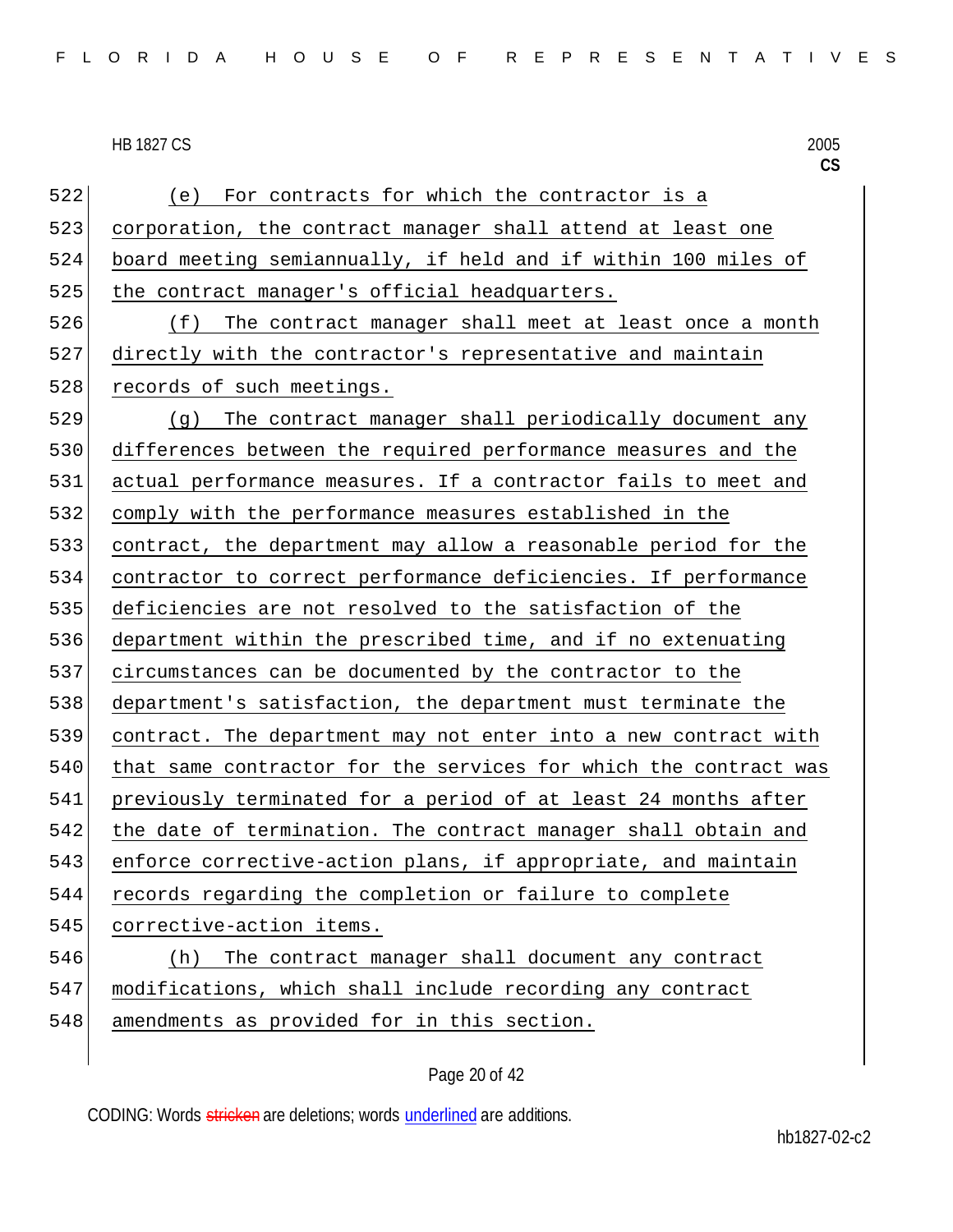| 549 | The contract manager shall be properly trained before<br>(i)                   |
|-----|--------------------------------------------------------------------------------|
| 550 | being assigned responsibility for any contract.                                |
| 551 |                                                                                |
| 552 | The department shall develop standards of conduct and a range of               |
| 553 | disciplinary actions for its employees which are specifically                  |
| 554 | related to carrying out contract-management responsibilities.                  |
| 555 | CONTRACT-MONITORING REQUIREMENTS AND PROCESS. -- The<br>(7)                    |
| 556 | department shall establish contract-monitoring units staffed by                |
| 557 | full-time career service employees who report to a member of the               |
| 558 | Select Exempt Service or Senior Management Service and who have                |
| 559 | been properly trained to perform contract monitoring. A member                 |
| 560 | of the Senior Management Service shall assign in writing a                     |
| 561 | specific contract to a contract-monitoring unit, with at least                 |
| 562 | one member of the contract-monitoring unit possessing specific                 |
| 563 | knowledge and experience in the contract's program area. The                   |
| 564 | department shall establish a contract-monitoring process that                  |
| 565 | must include, but need not be limited to, the following                        |
| 566 | requirements:                                                                  |
| 567 | Performing a risk assessment at the start of each<br>(a)                       |
| 568 | fiscal year and preparing an annual contract-monitoring schedule               |
| 569 | that includes consideration for the level of risk assigned. The                |
| 570 | department may monitor any contract at any time regardless of                  |
| 571 | whether such monitoring was originally included in the annual                  |
| 572 | contract-monitoring schedule.                                                  |
| 573 | Preparing a contract-monitoring plan, including<br>(b)                         |
| 574 | sampling procedures, before performing on-site monitoring at                   |
| 575 | external locations of a service provider. The plan must include                |
| 576 | a description of the programmatic, fiscal, and administrative<br>Page 21 of 42 |

CODING: Words stricken are deletions; words underlined are additions.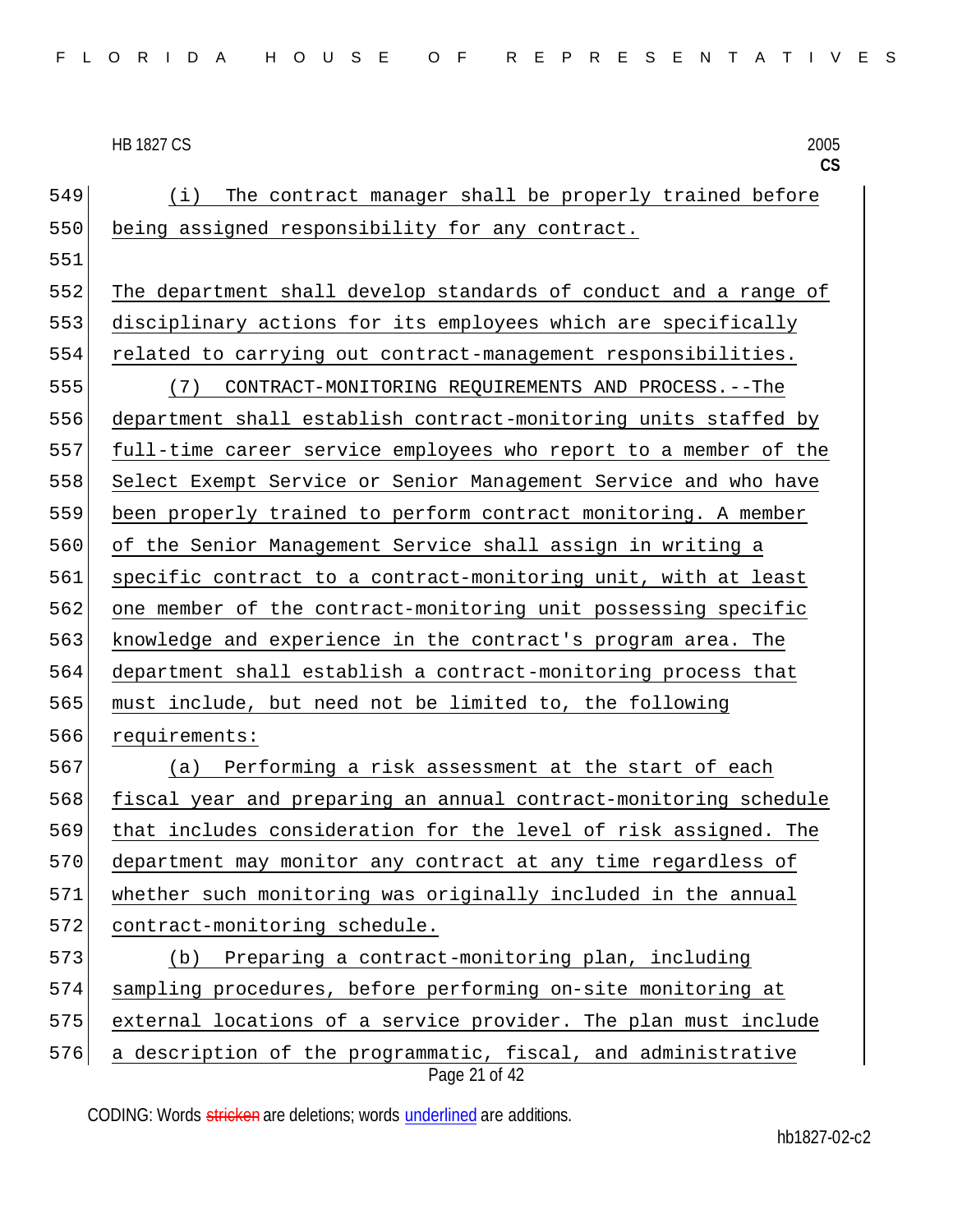**CS** Page 22 of 42 components that will be monitored on-site. If appropriate, clinical and therapeutic components may be included. (c) Conducting analyses of the performance and compliance of an external service provider by means of desk reviews if the external service provider will not be monitored on-site during a 582 fiscal year. (d) Unless the department sets forth in writing the need 584 for an extension, providing a written report presenting the 585 results of the monitoring within 30 days after the completion of 586 the on-site monitoring or desk review. Report extensions may not exceed 30 days after the original completion date. The department shall develop and use a standard contract-monitoring report format and shall provide access to the reports by means of a website that is available to the Legislature. (e) For contracts involving the provision of direct client services, requiring the contract monitor to visit the physical 593 location where the services are being delivered and to speak directly to the clients receiving the services and with the 595 staff responsible for delivering the services. (f) Developing and maintaining a set of procedures describing the contract-monitoring process. 598 The department shall develop standards of conduct and a range of disciplinary actions for its employees which are specifically 601 related to carrying out contract-monitoring responsibilities. (8) CONTRACTOR PROHIBITIONS.--A contractor, as defined in 603 chapter 287, Florida Statutes, or the employees, agents, or subcontractors of the contractor, may not: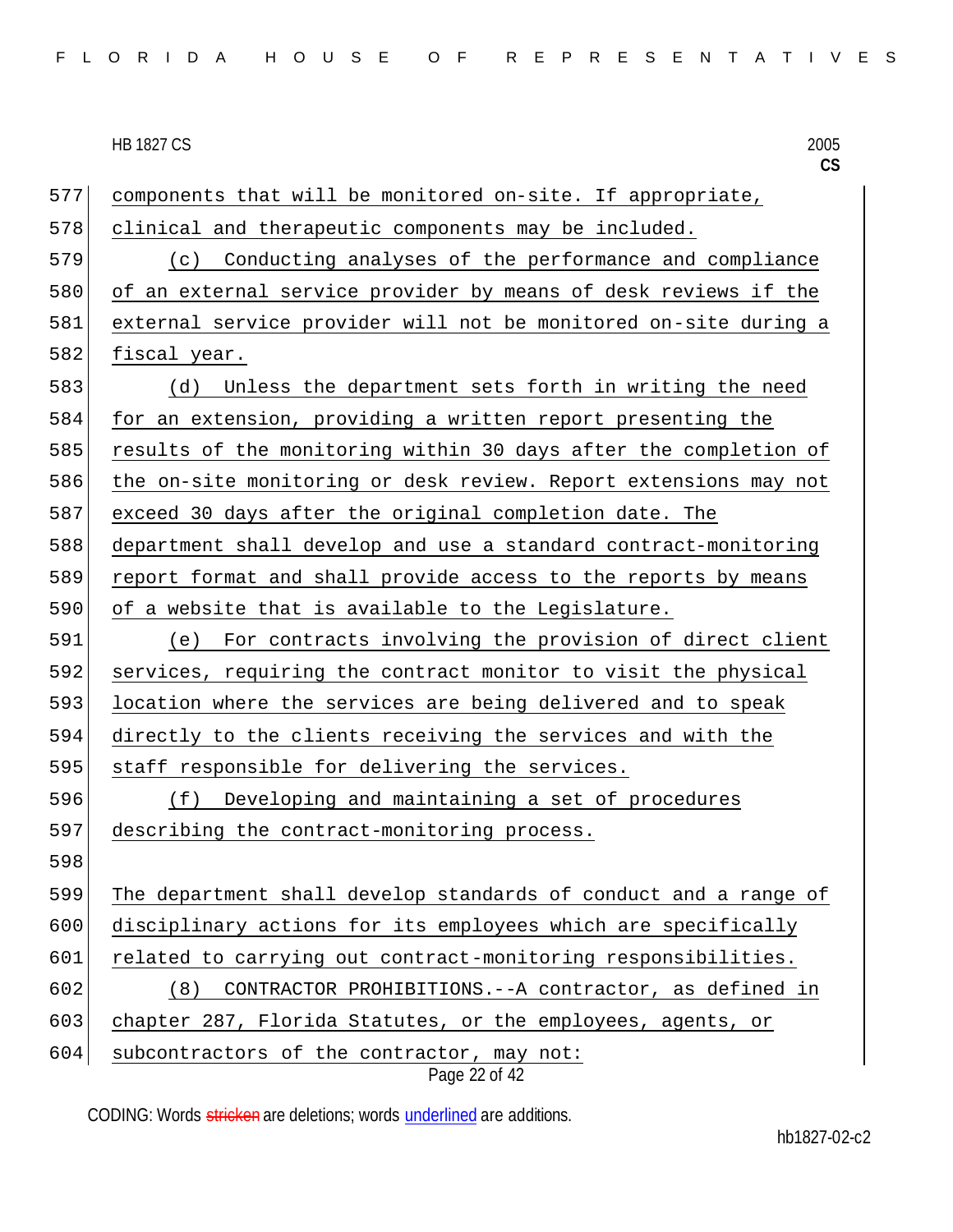|     | <b>HB 1827 CS</b><br>2005<br>CS                                  |
|-----|------------------------------------------------------------------|
| 605 | Directly or indirectly supervise, direct, or act as an<br>(a)    |
| 606 | approving authority over any state employee or the action        |
| 607 | committed to the responsibility of state employees.              |
| 608 | Knowingly participate through decision, approval,<br>(b)         |
| 609 | disapproval, recommendation, preparation of any part of a        |
| 610 | purchase request, influencing the content of any specification   |
| 611 | or procurement standard, rendering of advice, investigation, or  |
| 612 | auditing, or in any other advisory capacity, in the procurement  |
| 613 | of contractual services from an entity of which the contractor,  |
| 614 | or the employees, agents, or subcontractors of the contractor,   |
| 615 | has a material interest.                                         |
| 616 | (9) REPORTS TO THE LEGISLATURE. --Beginning October 1,           |
| 617 | 2005, the department shall make available to the Legislature     |
| 618 | electronically all documents associated with the procurement and |
| 619 | contracting functions of the department. The documents in the    |
| 620 | database must include, but are not limited to, all:              |
| 621 | Business cases;<br>(a)                                           |
| 622 | (b)<br>Procurement documents;                                    |
| 623 | (c) Contracts and any related files, attachments, or             |
| 624 | amendments;                                                      |
| 625 | (d) Contract monitoring reports;                                 |
| 626 | (e) Corrective action plans and reports of corrective            |
| 627 | actions taken when contractor performance deficiencies are       |
| 628 | identified; and                                                  |
| 629 | Status reports on all outsourcing initiatives<br>(f)             |
| 630 | describing the progress by the department towards achieving the  |
| 631 | business objectives, costs, savings, and quantifiable benefits   |
| 632 | identified in the business case.                                 |

Page 23 of 42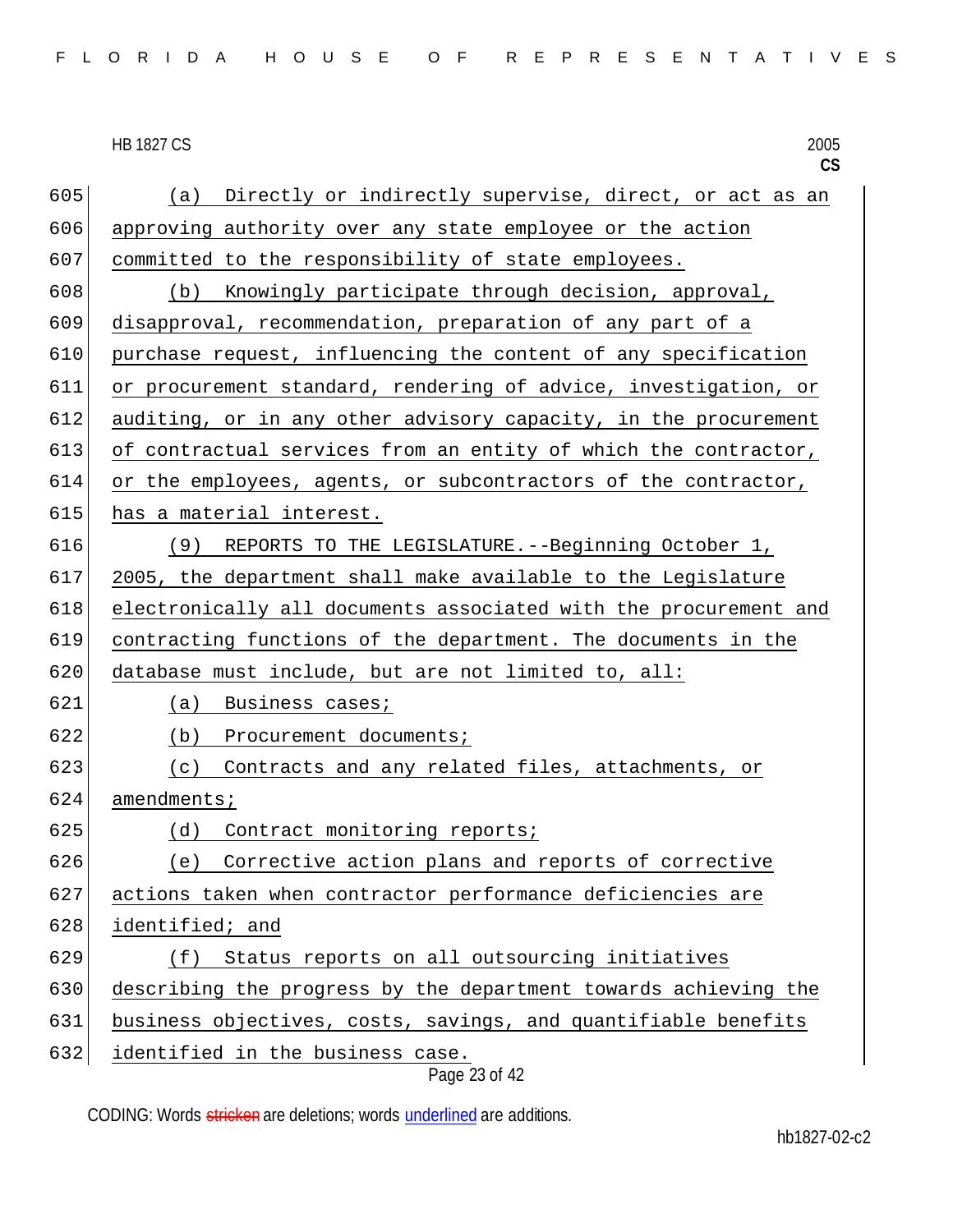Page 24 of 42 633 Section 2. Section 402.73, Florida Statutes, is amended to 634 read: 635 402.73 Contracting and performance standards.-- 636  $(1)$  The Department of Children and Family Services shall 637 establish performance standards for all contracted client 638 services. Notwithstanding s.  $287.057(5)(f)$ , the department must 639 competitively procure any contract for client services when any  $640$  of the following occurs:  $641$  (a) The provider fails to meet appropriate performance 642 standards established by the department after the provider has 643 been given a reasonable opportunity to achieve the established  $644$  standards. 645  $\vert$  (b) A new program or service has been authorized and 646 funded by the Legislature and the annual value of the contract 647 for such program or service is \$300,000 or more. 648  $\vert$  (c) The department has concluded, after reviewing market 649 prices and available treatment options, that there is evidence 650 that the department can improve the performance outcomes 651 produced by its contract resources. At a minimum, the department 652 shall review market prices and available treatment options 653 biennially. The department shall compile the results of the 654 biennial review and include the results in its annual 655 performance report to the Legislature pursuant to chapter 94- 656 249, Laws of Florida. The department shall provide notice and an 657 opportunity for public comment on its review of market prices 658 and available treatment options. 659  $(2)$  The competitive requirements of subsection (1) must be 660 initiated for each contract that meets the criteria of this

CODING: Words stricken are deletions; words underlined are additions.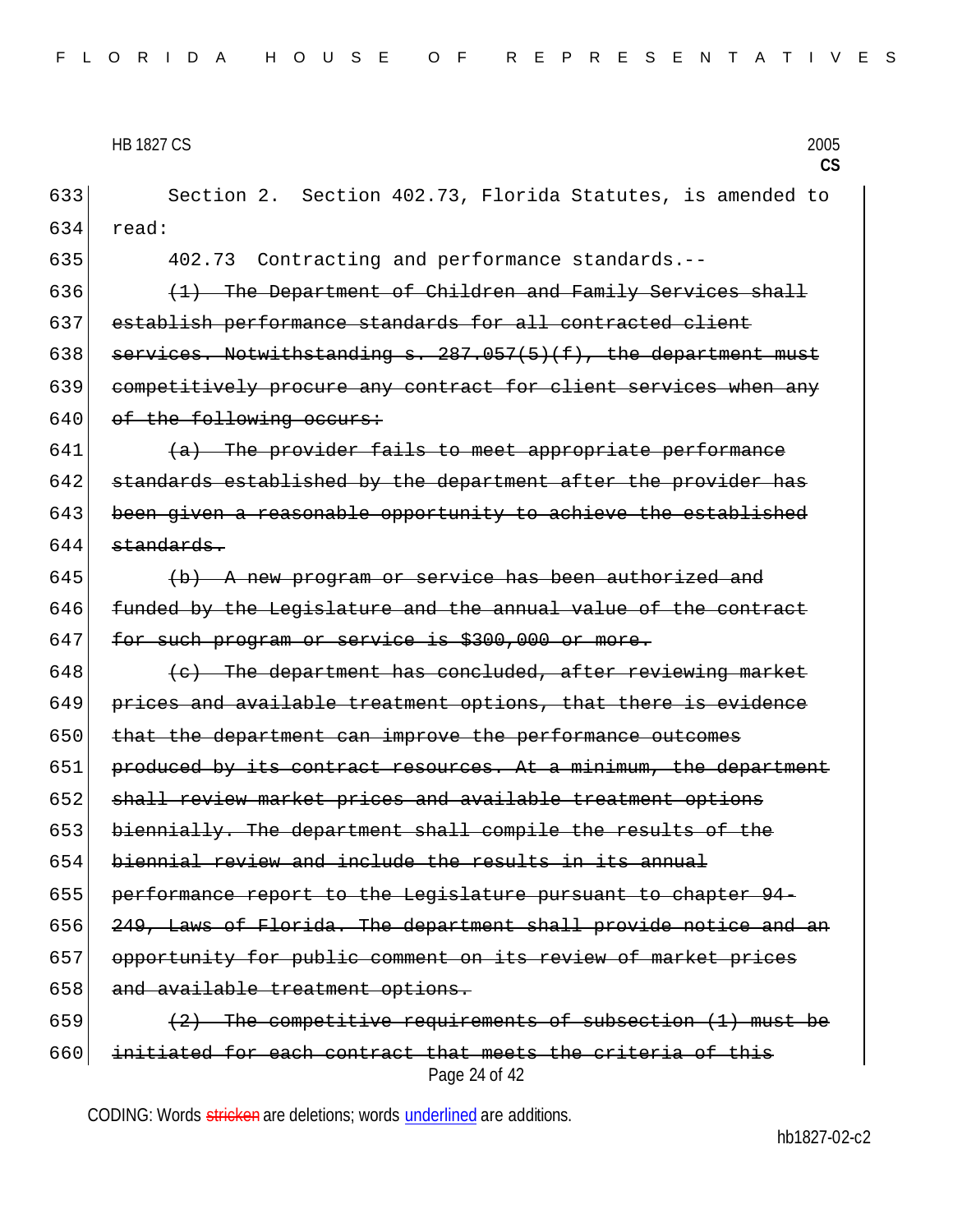**CS** 661 subsection, unless the secretary makes a written determination 662 that particular facts and circumstances require deferral of the 663 competitive process. Facts and circumstances must be 664 specifically described for each individual contract proposed for 665 deferral and must include one or more of the following: 666  $\left( a \right)$  An immediate threat to the health, safety, or welfare 667 of the department's clients.  $668$  (b) A threat to appropriate use or disposition of 669 facilities that have been financed in whole, or in substantial 670 part, through contracts or agreements with a state agency. 671  $(e)$  A threat to the service infrastructure of a community 672 which could endanger the well-being of the department's clients. 673 674 Competitive procurement of client services contracts that meet 675 the criteria in subsection  $(1)$  may not be deferred for longer  $676$  than 1 year.  $677$  (3) The Legislature intends that the department obtain  $678$  services in the manner that is most cost-effective for the 679 state, that provides the greatest long-term benefits to the 680 clients receiving services, and that minimizes the disruption of 681 client services. In order to meet these legislative goals, the 682 department may adopt rules providing procedures for the 683 competitive procurement of contracted client services which 684 represent an alternative to the request-for-proposal or 685 invitation-to-bid process. The alternative competitive 686 procedures shall permit the department to solicit professional 687 qualifications from prospective providers and to evaluate such  $688$  statements of qualification before requesting service proposals.

Page 25 of 42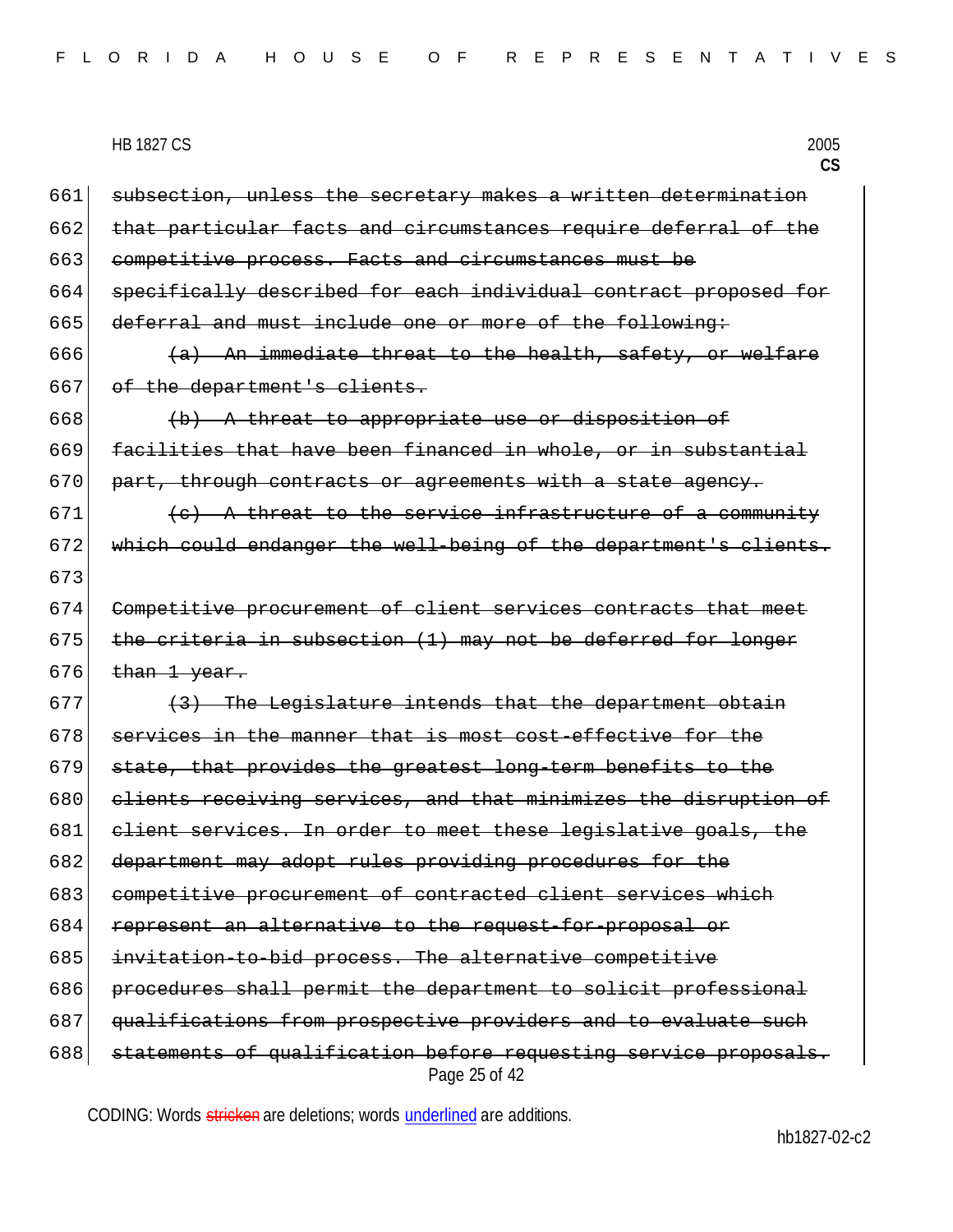Page 26 of 42 689 The department may limit the firms invited to submit service 690 proposals to only those firms that have demonstrated the highest 691 level of professional capability to provide the services under 692 consideration, but may not invite fewer than three firms to 693 submit service proposals, unless fewer than three firms 694 submitted satisfactory statements of qualification. The 695 alternative procedures must, at a minimum, allow the department 696 to evaluate competing proposals and select the proposal that 697 provides the greatest benefit to the state while considering the 698 quality of the services, dependability, and integrity of the 699 provider, the dependability of the provider's services, the 700 experience of the provider in serving target populations or 701 client groups substantially identical to members of the target 702 population for the contract in question, and the ability of the 703 provider to secure local funds to support the delivery of 704 services, including, but not limited to, funds derived from 705 local governments. These alternative procedures need not conform 706 to the requirements of s. 287.042 or s. 287.057(1) or  $(2)$ .  $707$  (4) The department shall review the period for which it 708 executes contracts and, to the greatest extent practicable, 709 shall execute multiyear contracts to make the most efficient use 710 of the resources devoted to contract processing and execution.  $711$  (5) When it is in the best interest of a defined segment 712 of its consumer population, the department may competitively 713 procure and contract for systems of treatment or service that 714 involve multiple providers, rather than procuring and 715 contracting for treatment or services separately from each 716 participating provider. The department must ensure that all

CODING: Words stricken are deletions; words underlined are additions.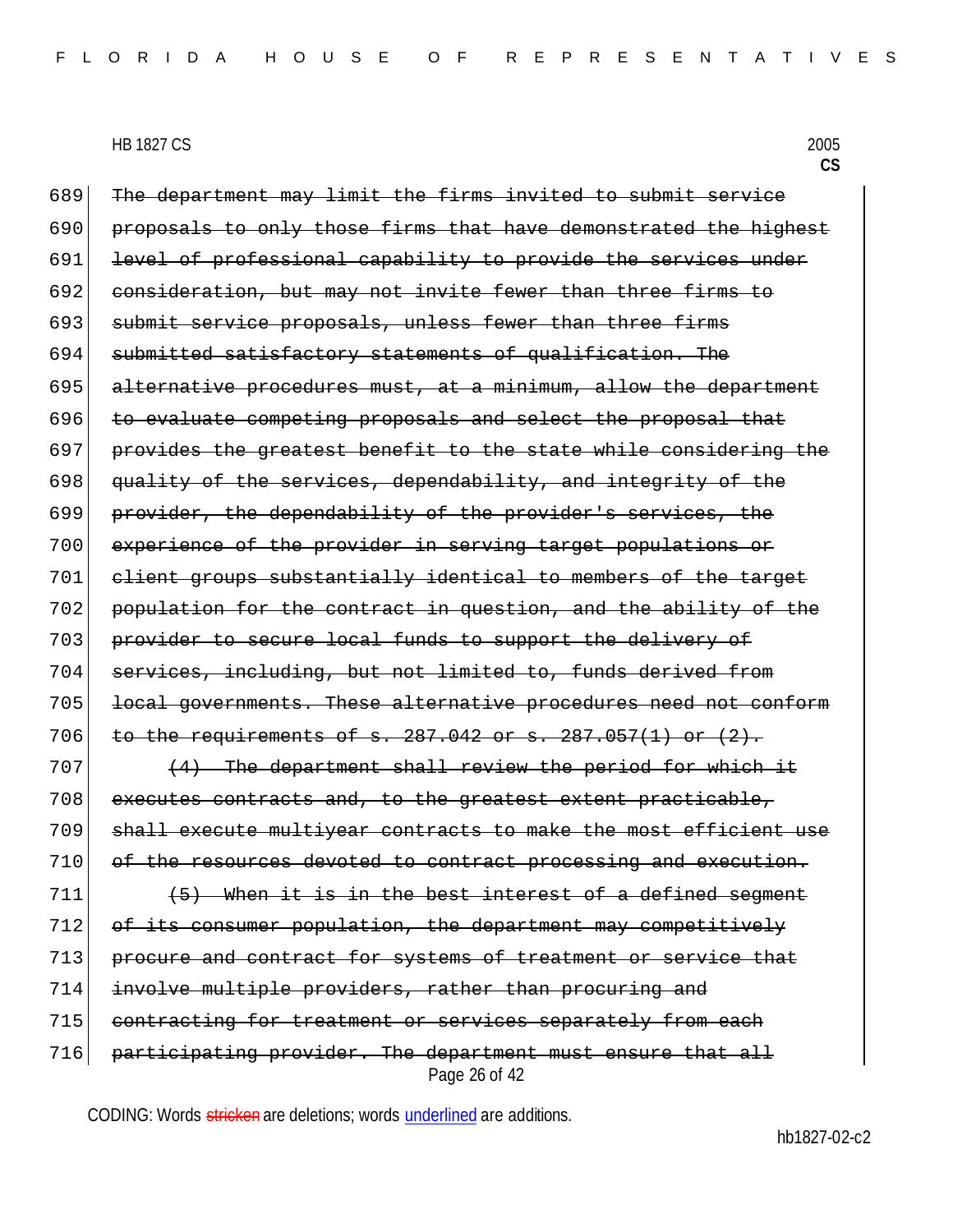717 providers that participate in the treatment or service system 718 meet all applicable statutory, regulatory, service-quality, and 719 cost-control requirements. If other governmental entities or 720 units of special purpose government contribute matching funds to 721 the support of a given system of treatment or service, the 722 department shall formally request information from those funding 723 entities in the procurement process and may take the information 724 received into account in the selection process. If a local 725 government contributes match to support the system of treatment 726 or contracted service and if the match constitutes at least 25 727 percent of the value of the contract, the department shall 728 afford the governmental match contributor an opportunity to name 729 an employee as one of the persons required by s. 287.057(17) to 730 evaluate or negotiate certain contracts, unless the department 731 sets forth in writing the reason why such inclusion would be 732 contrary to the best interest of the state. Any employee so 733 named by the governmental match contributor shall qualify as one 734 of the persons required by s. 287.057(17). No governmental 735 entity or unit of special purpose government may name an 736 employee as one of the persons required by  $s. 287.057(17)$  if it, 737 or any of its political subdivisions, executive agencies, or 738 special districts, intends to compete for the contract to be 739 awarded. The governmental funding entity or match contributor 740 shall comply with any deadlines and procurement procedures 741 established by the department. The department may also involve 742 nongovernmental funding entities in the procurement process when 743 appropriate.

#### Page 27 of 42

CODING: Words stricken are deletions; words underlined are additions.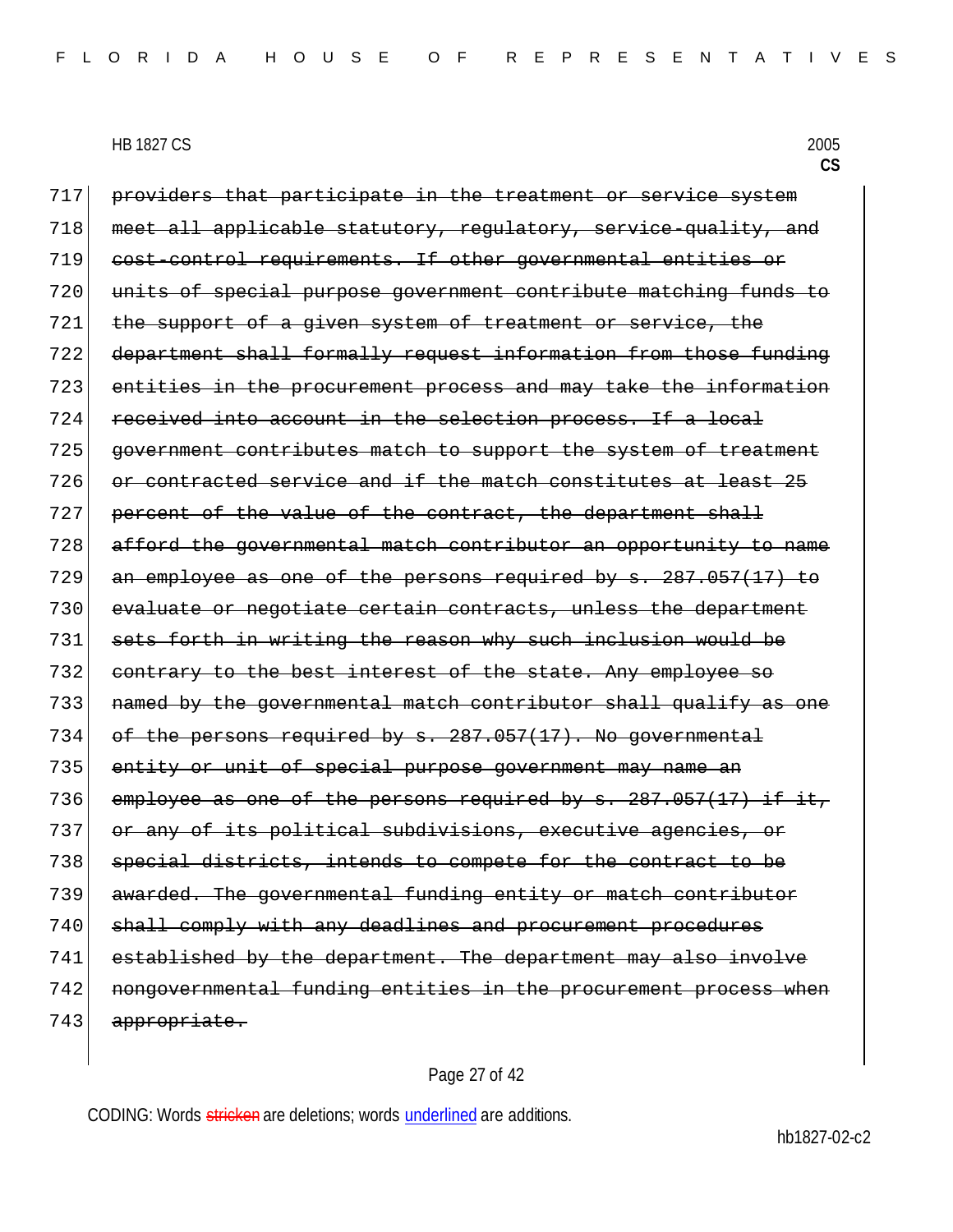**CS**

 (6) The department may contract for or provide assessment 745 and case management services independently from treatment services.

Page 28 of 42 (7) The department shall adopt, by rule, provisions for including in its contracts incremental penalties to be imposed by its contract managers on a service provider due to the provider's failure to comply with a requirement for corrective 751 action. Any financial penalty that is imposed upon a provider may not be paid from funds being used to provide services to clients, and the provider may not reduce the amount of services being delivered to clients as a method for offsetting the impact of the penalty. If a financial penalty is imposed upon a provider that is a corporation, the department shall notify, at a minimum, the board of directors of the corporation. The department may notify, at its discretion, any additional parties that the department believes may be helpful in obtaining the corrective action that is being sought. Further, the rules 761 adopted by the department must include provisions that permit the department to deduct the financial penalties from funds that 763 would otherwise be due to the provider, not to exceed 10 percent of the amount that otherwise would be due to the provider for 765 the period of noncompliance. If the department imposes a financial penalty, it shall advise the provider in writing of 767 the cause for the penalty. A failure to include such deductions in a request for payment constitutes a ground for the department to reject that request for payment. The remedies identified in 770 this subsection do not limit or restrict the department's application of any other remedy available to it in the contract

CODING: Words stricken are deletions; words underlined are additions.

hb1827-02-c2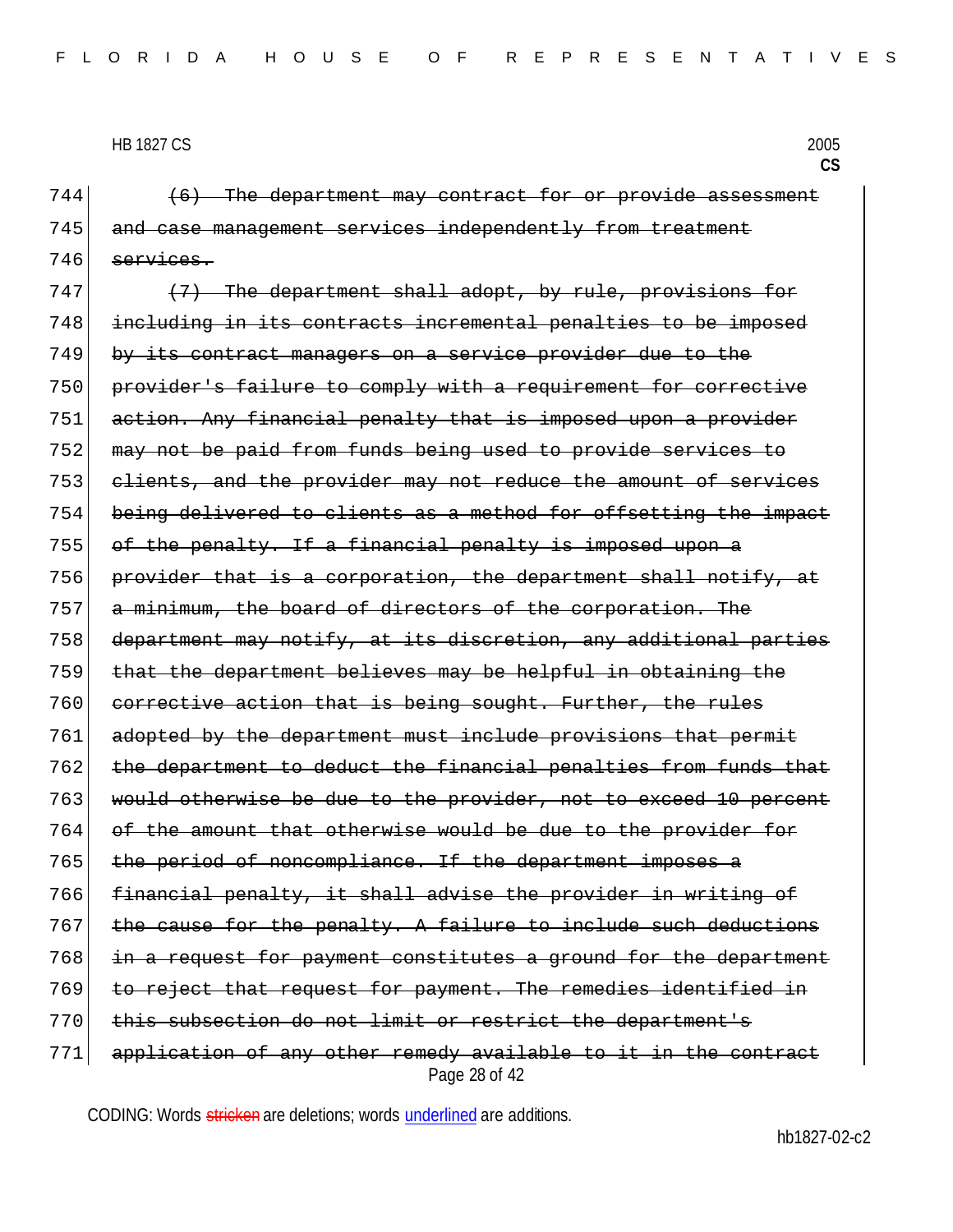or under law. The remedies described in this subsection may be cumulative and may be assessed upon each separate failure to comply with instructions from the department to complete 775 corrective action.

 $776$  (8) The department shall develop standards of conduct and 777 a range of disciplinary actions for its employees which are 778 specifically related to carrying out contracting 779 responsibilities.

780  $(1)(9)$  The Agency for Persons with Disabilities department 781 must implement systems and controls to ensure financial 782 integrity and service provision quality in the developmental 783 services Medicaid waiver service system.

Page 29 of 42  $784$  (10) If a provider fails to meet the performance standards 785 established in the contract, the department may allow a 786 reasonable period for the provider to correct performance 787 deficiencies. If performance deficiencies are not resolved to 788 the satisfaction of the department within the prescribed time, 789 and if no extenuating circumstances can be documented by the 790 provider to the department's satisfaction, the department must 791 cancel the contract with the provider. The department may not 792 enter into a new contract with that same provider for the 793 services for which the contract was previously canceled for a 794 period of at least 24 months after the date of cancellation. If 795 an adult substance abuse services provider fails to meet the 796 performance standards established in the contract, the 797 department may allow a reasonable period, not to exceed 6 798 months, for the provider to correct performance deficiencies. If 799 the performance deficiencies are not resolved to the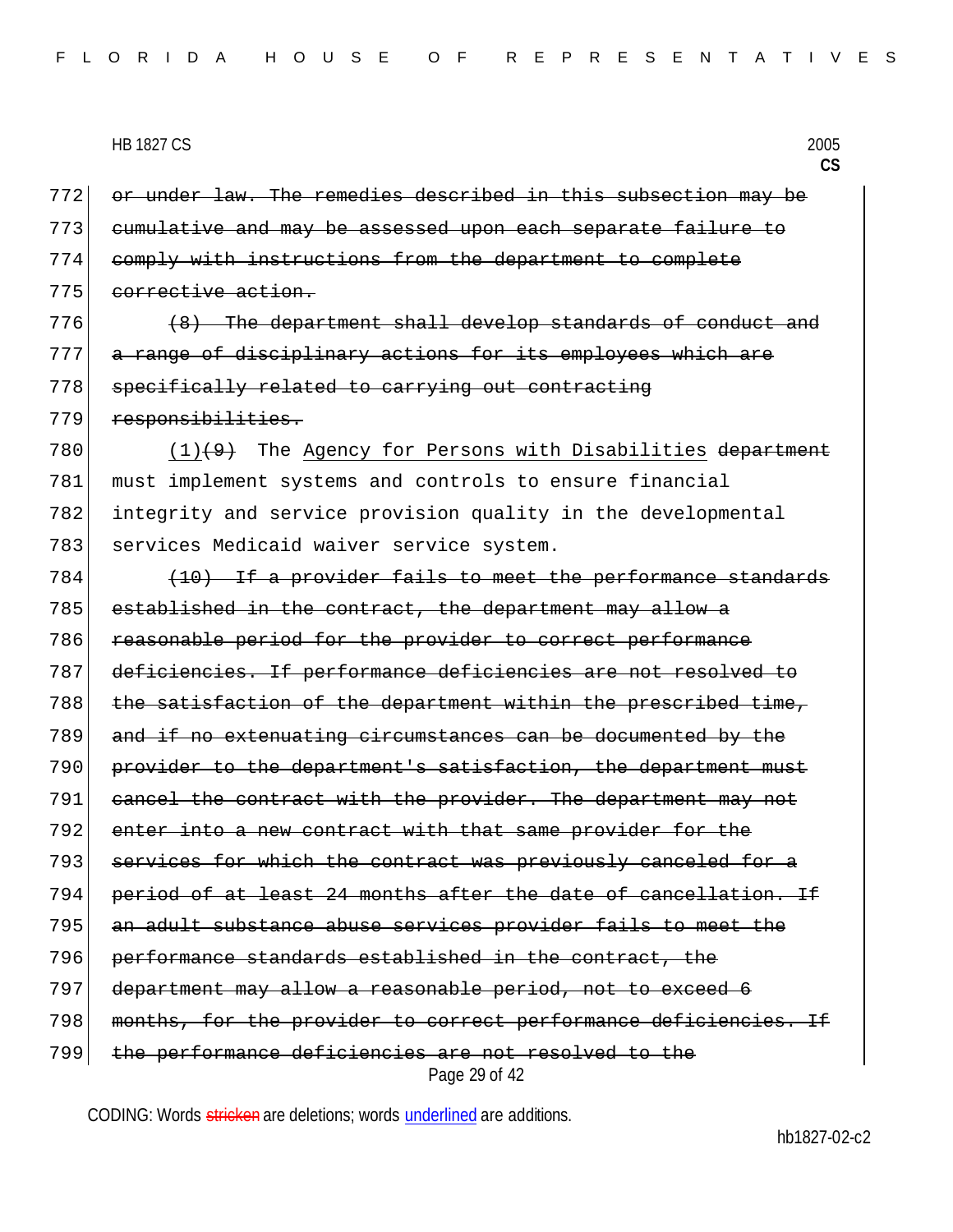**CS**

800 satisfaction of the department within 6 months, the department 801 must cancel the contract with the adult substance abuse 802 provider, unless there is no other qualified provider in the 803 service district.

 $804$  (11) The department shall include in its standard contract 805 document a requirement that any state funds provided for the 806 purchase of or improvements to real property are contingent upon 807 the contractor or political subdivision granting to the state a 808 security interest in the property at least to the amount of the 809 state funds provided for at least 5 years from the date of 810 purchase or the completion of the improvements or as further 811 required by law. The contract must include a provision that, as 812 a condition of receipt of state funding for this purpose, the 813 provider agrees that, if it disposes of the property before the 814 department's interest is vacated, the provider will refund the 815 proportionate share of the state's initial investment, as 816 adjusted by depreciation.

 $817$  (12) The department shall develop and refine contracting 818 and accountability methods that are administratively efficient 819 and that provide for optimal provider performance.

 $820$  (13) The department may competitively procure any contract 821 when it deems it is in the best interest of the state to do so. 822 The requirements described in subsection  $(1)$  do not, and may not 823 be construed to, limit in any way the department's ability to 824 competitively procure any contract it executes, and the absence 825 of any or all of the criteria described in subsection  $(1)$  may 826 not be used as the basis for an administrative or judicial

#### Page 30 of 42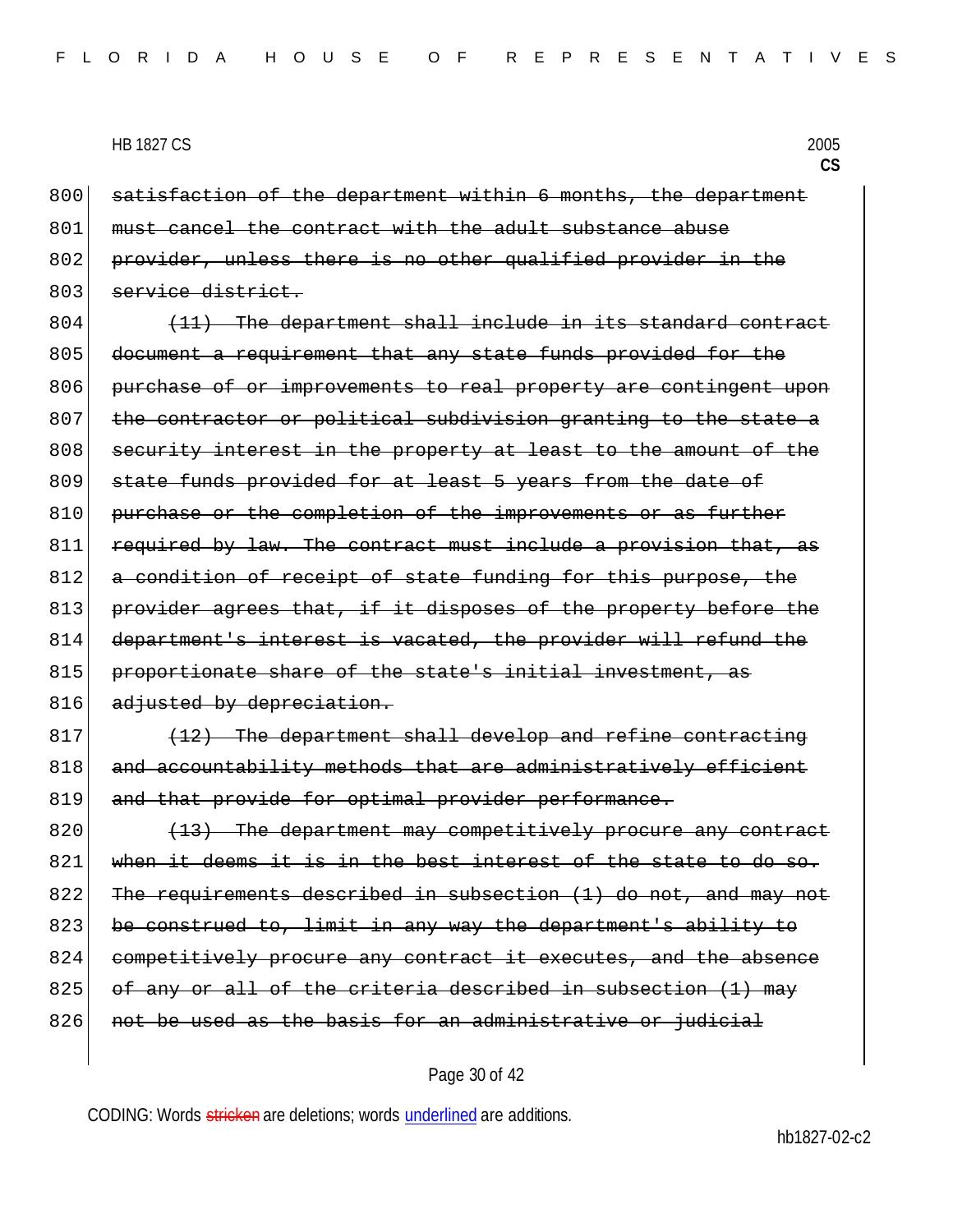827 protest of the department's determination to conduct 828 competition, make an award, or execute any contract.  $829$   $(14)$  A contract may include cost-neutral, performance-830 based incentives that may vary according to the extent a 831 provider achieves or surpasses the performance standards set 832 forth in the contract. Such incentives may be weighted 833 proportionally to reflect the extent to which the provider has 834 demonstrated that it has consistently met or exceeded the 835 contractual requirements and the department's performance  $836$  standards.

837 (2)<del>(15)</del> Nothing contained in chapter 287 shall require 838 competitive bids for health services involving examination, 839 diagnosis, or treatment.

840 Section 3. Paragraphs (a), (b), (e), (f), and (g) of 841 subsection (1), paragraph (b) of subsection (2), paragraph (a)  $842$  of subsection (4), and subsections (6) and (9) of section 843 409.1671, Florida Statutes, are amended to read:

844 409.1671 Foster care and related services; outsourcing 845 privatization.--

Page 31 of 42  $846$  (1)(a) It is the intent of the Legislature that the 847 Department of Children and Family Services shall outsource 848 privatize the provision of foster care and related services 849 statewide. It is further the Legislature's intent to encourage 850 communities and other stakeholders in the well-being of children 851 to participate in assuring that children are safe and well-852 nurtured. However, while recognizing that some local governments 853 are presently funding portions of certain foster care and 854 related services programs and may choose to expand such funding

CODING: Words stricken are deletions; words underlined are additions.

hb1827-02-c2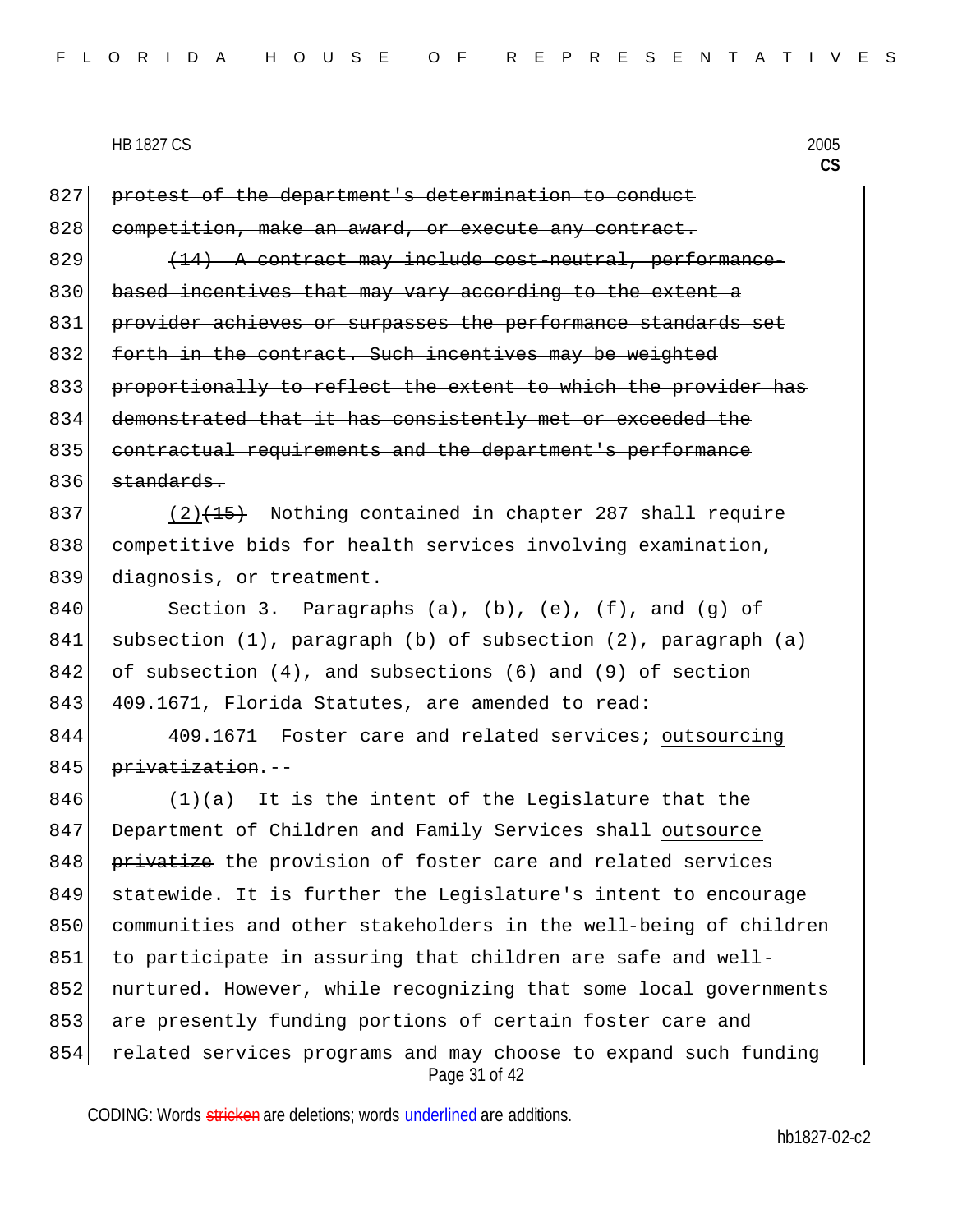Page 32 of 42 855 in the future, the Legislature does not intend by its 856 outsourcing privatization of foster care and related services 857 that any county, municipality, or special district be required 858 to assist in funding programs that previously have been funded 859 by the state. Counties that provide children and family services 860 with at least 40 licensed residential group care beds by July 1, 861 2003, and provide at least \$2 million annually in county general 862 revenue funds to supplement foster and family care services 863 shall continue to contract directly with the state and shall be 864 exempt from the provisions of this section. Nothing in this 865 paragraph prohibits any county, municipality, or special 866 district from future voluntary funding participation in foster 867 care and related services. As used in this section, the term 868 "outsource" "privatize" means to contract with competent, 869 community-based agencies. The department shall submit a plan to 870 accomplish outsourcing privatization statewide, through a 871 competitive process, phased in over a 3-year period beginning 872 January 1, 2000. This plan must be developed with local 873 community participation, including, but not limited to, input 874 from community-based providers that are currently under contract 875 with the department to furnish community-based foster care and 876 related services, and must include a methodology for determining 877 and transferring all available funds, including federal funds 878 that the provider is eligible for and agrees to earn and that 879 portion of general revenue funds which is currently associated 880 with the services that are being furnished under contract. The 881 methodology must provide for the transfer of funds appropriated 882 and budgeted for all services and programs that have been

CODING: Words stricken are deletions; words underlined are additions.

hb1827-02-c2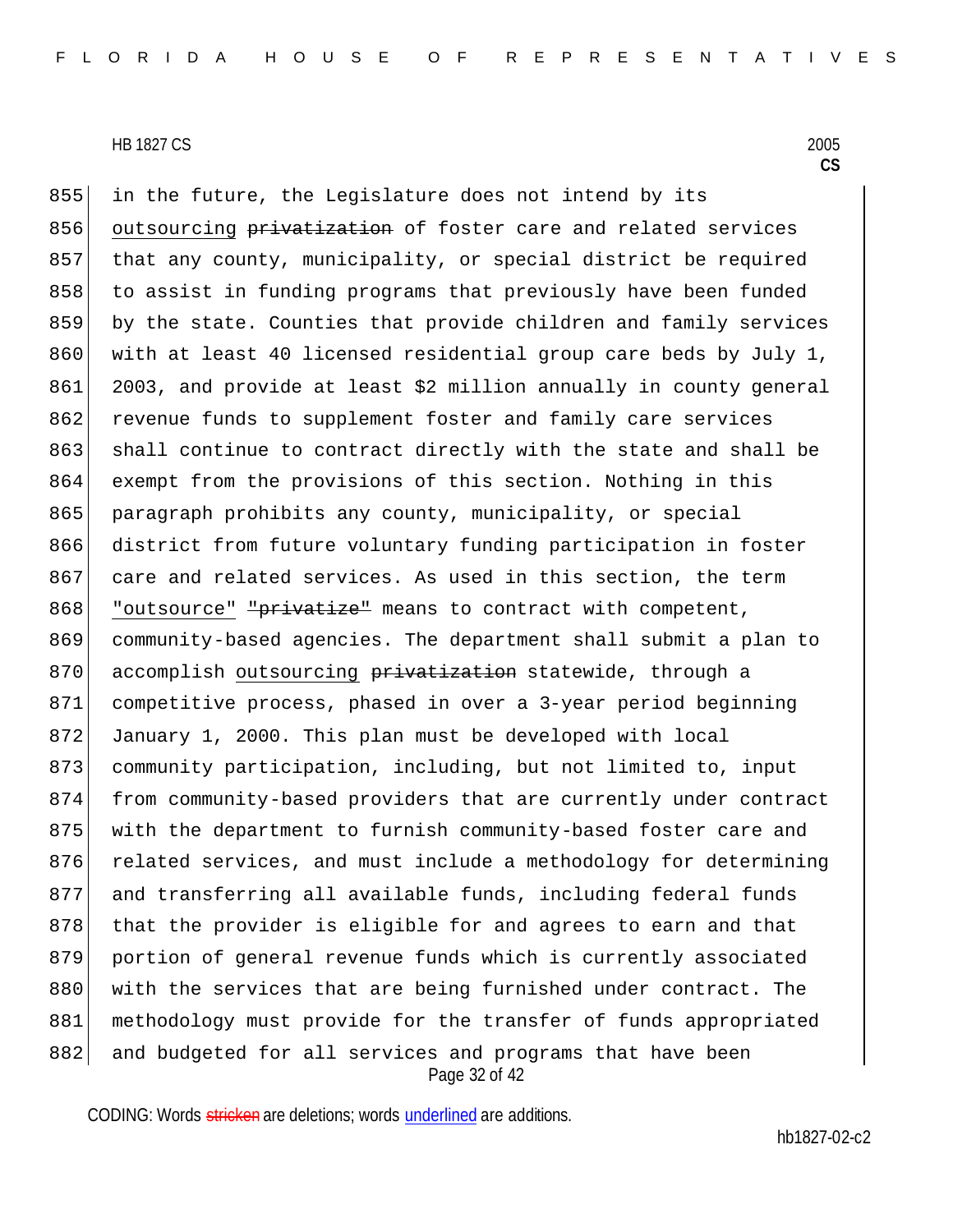Page 33 of 42 883 incorporated into the project, including all management, capital 884 (including current furniture and equipment), and administrative 885 funds to accomplish the transfer of these programs. This 886 methodology must address expected workload and at least the 3 887 previous years' experience in expenses and workload. With 888 respect to any district or portion of a district in which 889 outsourcing privatization cannot be accomplished within the 3-890 year timeframe, the department must clearly state in its plan 891 the reasons the timeframe cannot be met and the efforts that 892 should be made to remediate the obstacles, which may include 893 alternatives to total outsourcing privatization, such as public-894 private partnerships. As used in this section, the term "related 895 services" includes, but is not limited to, family preservation, 896 independent living, emergency shelter, residential group care, 897 foster care, therapeutic foster care, intensive residential 898 treatment, foster care supervision, case management, 899 postplacement supervision, permanent foster care, and family 900 reunification. Unless otherwise provided for, the state attorney 901 shall provide child welfare legal services, pursuant to chapter 902 39 and other relevant provisions, in Pinellas and Pasco 903 Counties. When a private nonprofit agency has received case 904 management responsibilities, transferred from the state under 905 this section, for a child who is sheltered or found to be 906 dependent and who is assigned to the care of the outsourcing 907 privatization project, the agency may act as the child's 908 guardian for the purpose of registering the child in school if a 909 parent or guardian of the child is unavailable and his or her 910 whereabouts cannot reasonably be ascertained. The private

CODING: Words stricken are deletions; words underlined are additions.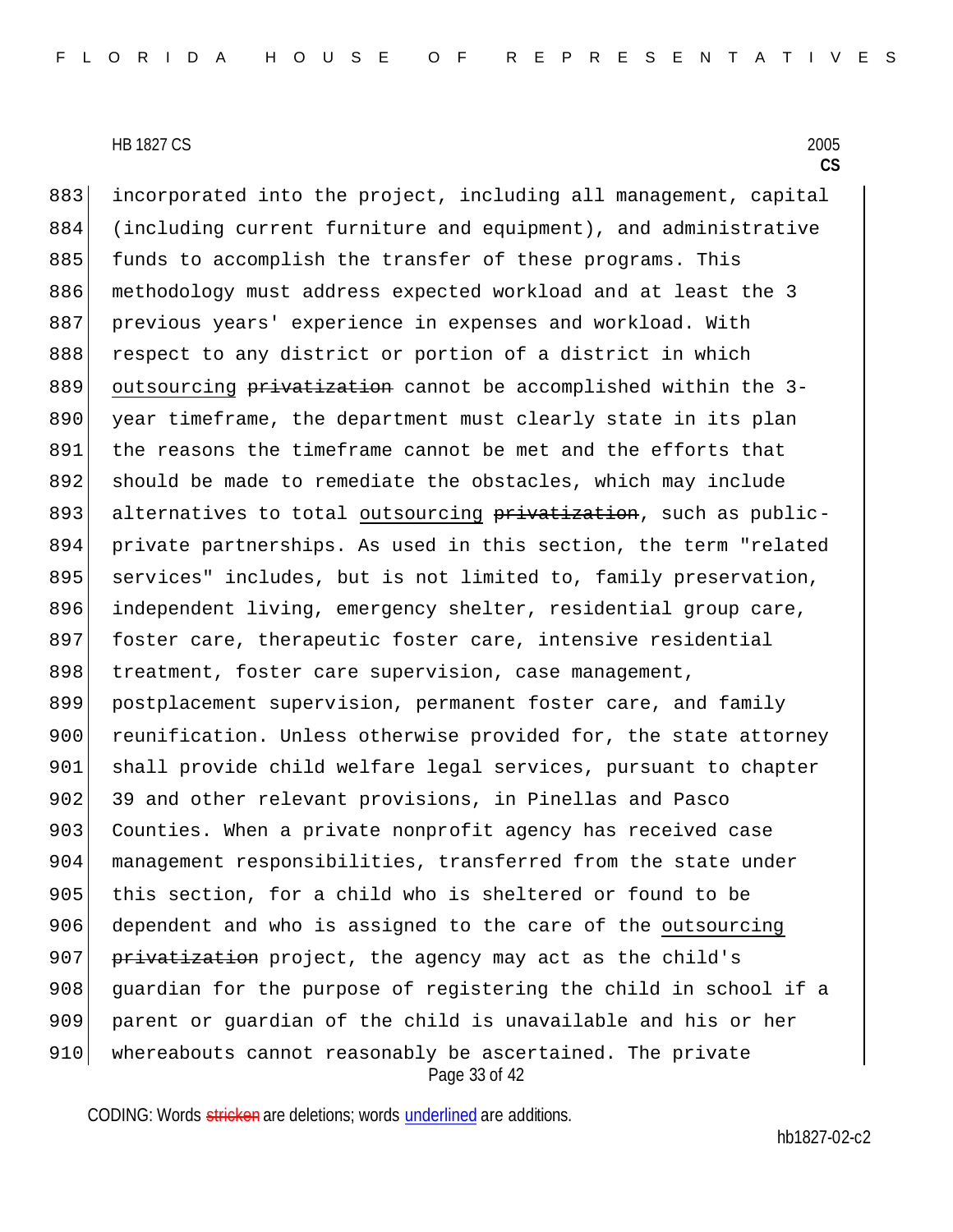911 nonprofit agency may also seek emergency medical attention for 912 such a child, but only if a parent or guardian of the child is 913 unavailable, his or her whereabouts cannot reasonably be 914 ascertained, and a court order for such emergency medical 915 services cannot be obtained because of the severity of the 916 emergency or because it is after normal working hours. However, 917 the provider may not consent to sterilization, abortion, or 918 termination of life support. If a child's parents' rights have 919 been terminated, the nonprofit agency shall act as guardian of 920 the child in all circumstances.

Page 34 of 42 921 (b) It is the intent of the Legislature that the 922 department will continue to work towards full outsourcing 923 privatization in a manner that assures the viability of the 924 community-based system of care and best provides for the safety 925 of children in the child protection system. To this end, the 926 department is directed to continue the process of outsourcing 927 privatizing services in those counties in which signed startup 928 contracts have been executed. The department may also continue 929 to enter into startup contracts with additional counties. 930 However, no services shall be transferred to a community-based 931 care lead agency until the department, in consultation with the 932 local community alliance, has determined and certified in 933 writing to the Governor and the Legislature that the district is 934 prepared to transition the provision of services to the lead 935 agency and that the lead agency is ready to deliver and be 936 accountable for such service provision. In making this 937 determination, the department shall conduct a readiness 938 assessment of the district and the lead agency.

CODING: Words stricken are deletions; words underlined are additions.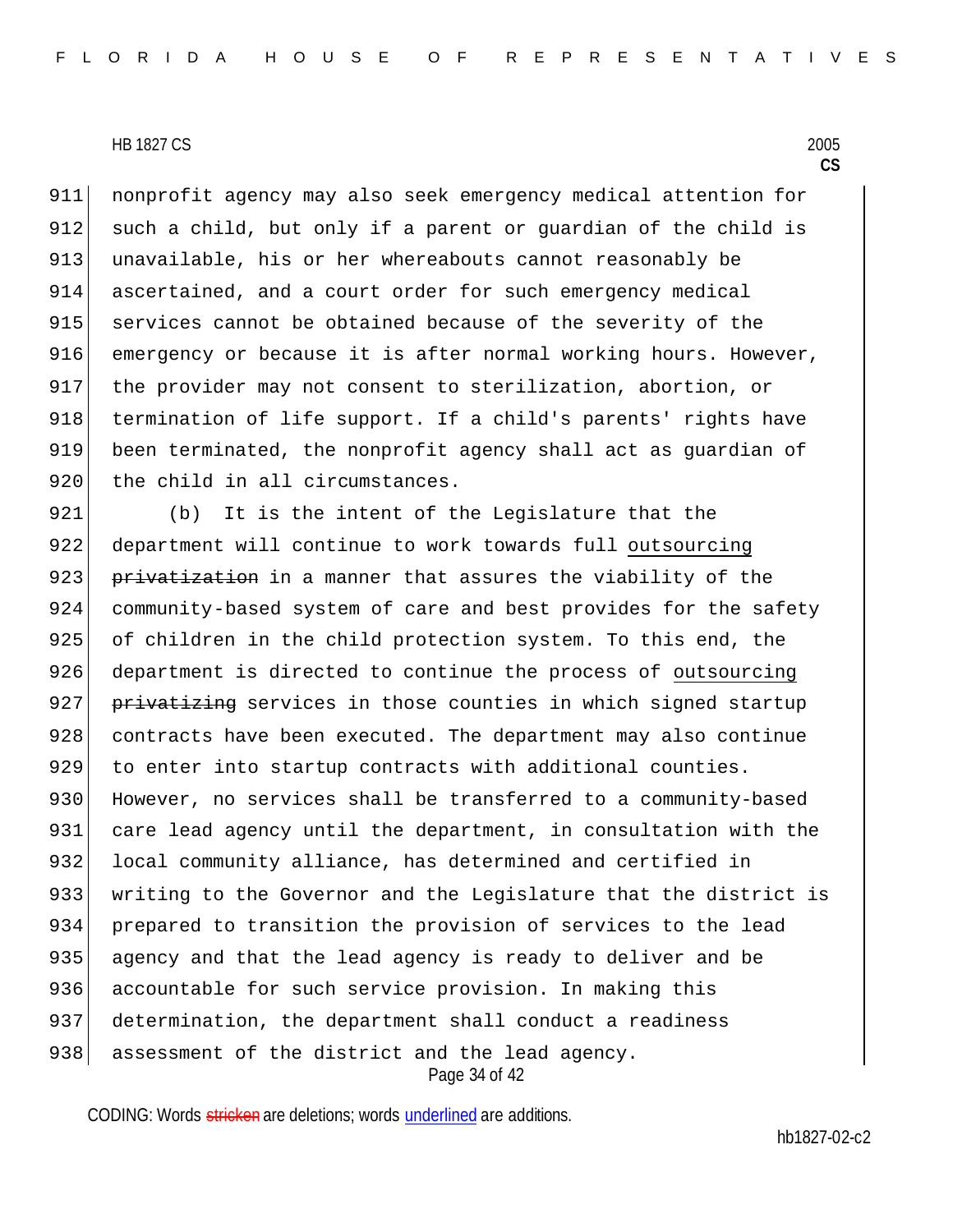939 1. The assessment shall evaluate the operational readiness 940 of the district and the lead agency based on:

941 a. A set of uniform criteria, developed in consultation 942 with currently operating community-based care lead agencies and 943 reflecting national accreditation standards, that evaluate 944 programmatic, financial, technical assistance, training and

945 organizational competencies; and

946 b. Local criteria reflective of the local community-based 947 care design and the community alliance priorities.

948 2. The readiness assessment shall be conducted by a joint 949 team of district and lead agency staff with direct experience 950 with the start up and operation of a community-based care 951 service program and representatives from the appropriate 952 community alliance. Within resources available for this purpose, 953 the department may secure outside audit expertise when necessary 954 to assist a readiness assessment team.

955 3. Upon completion of a readiness assessment, the 956 assessment team shall conduct an exit conference with the 957 district and lead agency staff responsible for the transition.

Page 35 of 42 958 4. Within 30 days following the exit conference with staff 959 of each district and lead agency, the secretary shall certify in 960 writing to the Governor and the Legislature that both the 961 district and the lead agency are prepared to begin the 962 transition of service provision based on the results of the 963 readiness assessment and the exit conference. The document of 964 certification must include specific evidence of readiness on 965 each element of the readiness instrument utilized by the 966 assessment team as well as a description of each element of

CODING: Words stricken are deletions; words underlined are additions.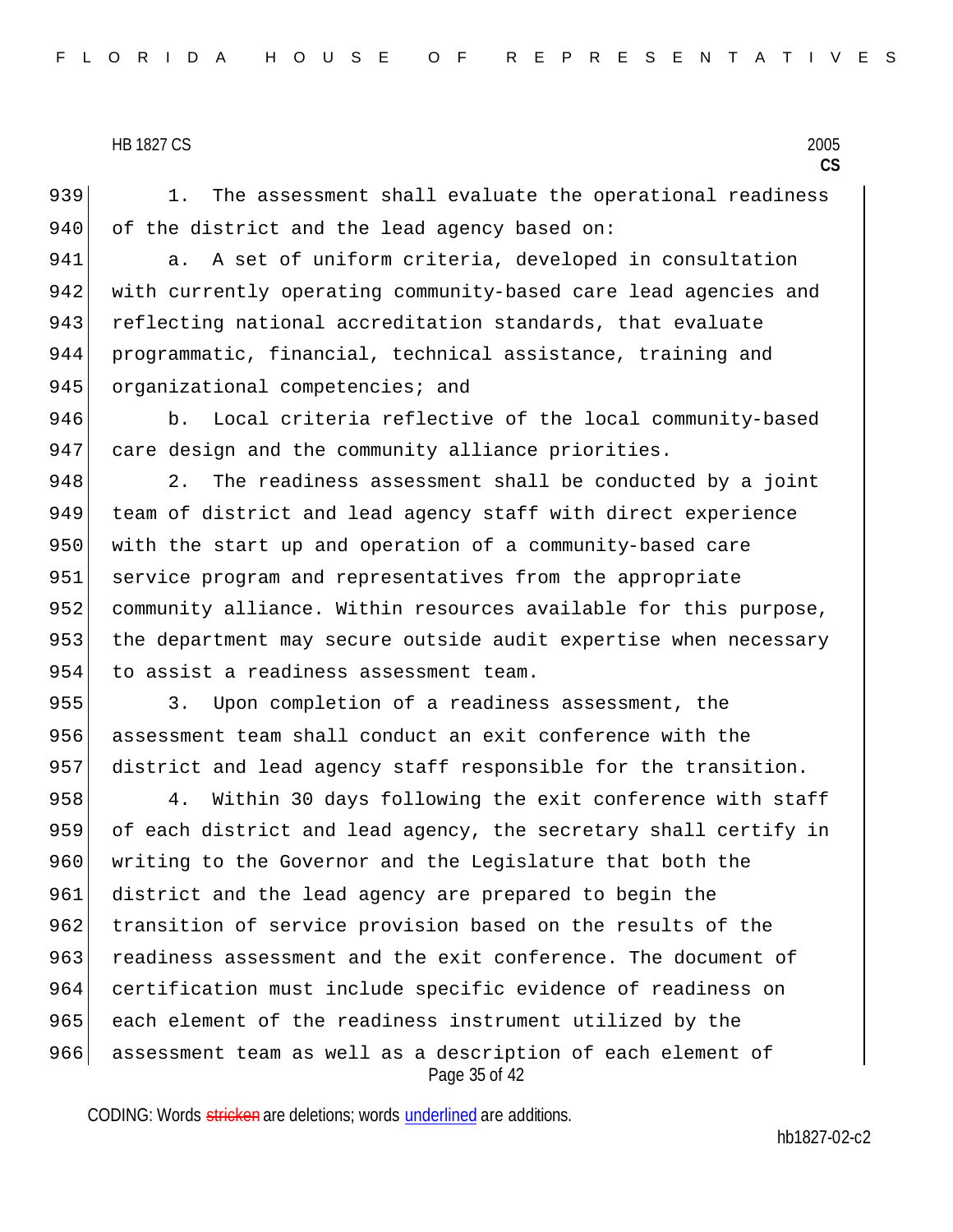967 readiness needing improvement and strategies being implemented 968 to address each one.

969 (e) As used in this section, the term "eligible lead 970 community-based provider" means a single agency with which the 971 department shall contract for the provision of child protective 972 services in a community that is no smaller than a county. The 973 secretary of the department may authorize more than one eligible 974 lead community-based provider within a single county when to do 975 so will result in more effective delivery of foster care and 976 related services. To compete for an outsourcing a privatization 977 project, such agency must have:

978 1. The ability to coordinate, integrate, and manage all 979 child protective services in the designated community in 980 cooperation with child protective investigations.

981 2. The ability to ensure continuity of care from entry to 982 exit for all children referred from the protective investigation 983 and court systems.

984 3. The ability to provide directly, or contract for 985 through a local network of providers, all necessary child 986 protective services. Such agencies should directly provide no 987 more than 35 percent of all child protective services provided.

988 4. The willingness to accept accountability for meeting 989 the outcomes and performance standards related to child 990 protective services established by the Legislature and the 991 Federal Government.

Page 36 of 42 992 5. The capability and the willingness to serve all 993 children referred to it from the protective investigation and 994 court systems, regardless of the level of funding allocated to

CODING: Words stricken are deletions; words underlined are additions.

hb1827-02-c2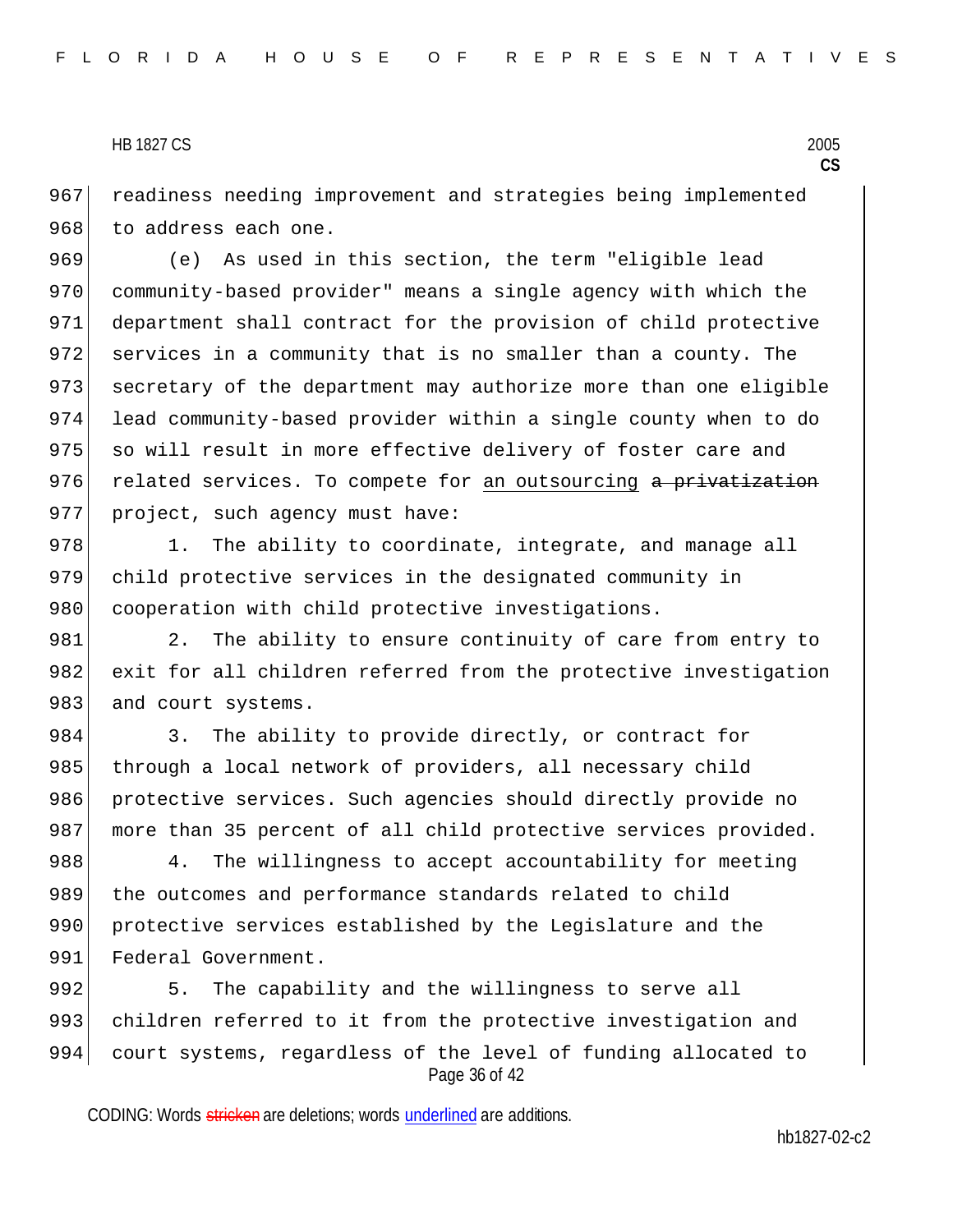995 the community by the state, provided all related funding is 996 transferred.

997 6. The willingness to ensure that each individual who 998 provides child protective services completes the training 999 required of child protective service workers by the Department 1000 of Children and Family Services.

1001 7. The ability to maintain eligibility to receive all 1002 federal child welfare funds, including Title IV-E and IV-A 1003 funds, currently being used by the Department of Children and 1004 Family Services.

1005 8. Written agreements with Healthy Families Florida lead 1006 entities in their community, pursuant to s. 409.153, to promote 1007 cooperative planning for the provision of prevention and 1008 intervention services.

1009 9. A board of directors, of which at least 51 percent of 1010 the membership is comprised of persons residing in this state. 1011 Of the state residents, at least 51 percent must also reside 1012 within the service area of the lead community-based provider.

Page 37 of 42 1013 (f)1. The Legislature finds that the state has 1014 traditionally provided foster care services to children who have 1015 been the responsibility of the state. As such, foster children 1016 have not had the right to recover for injuries beyond the 1017 limitations specified in s. 768.28. The Legislature has 1018 determined that foster care and related services need to be 1019 outsourced privatized pursuant to this section and that the 1020 provision of such services is of paramount importance to the 1021 state. The purpose for such outsourcing privatization is to 1022 increase the level of safety, security, and stability of

CODING: Words stricken are deletions; words underlined are additions.

hb1827-02-c2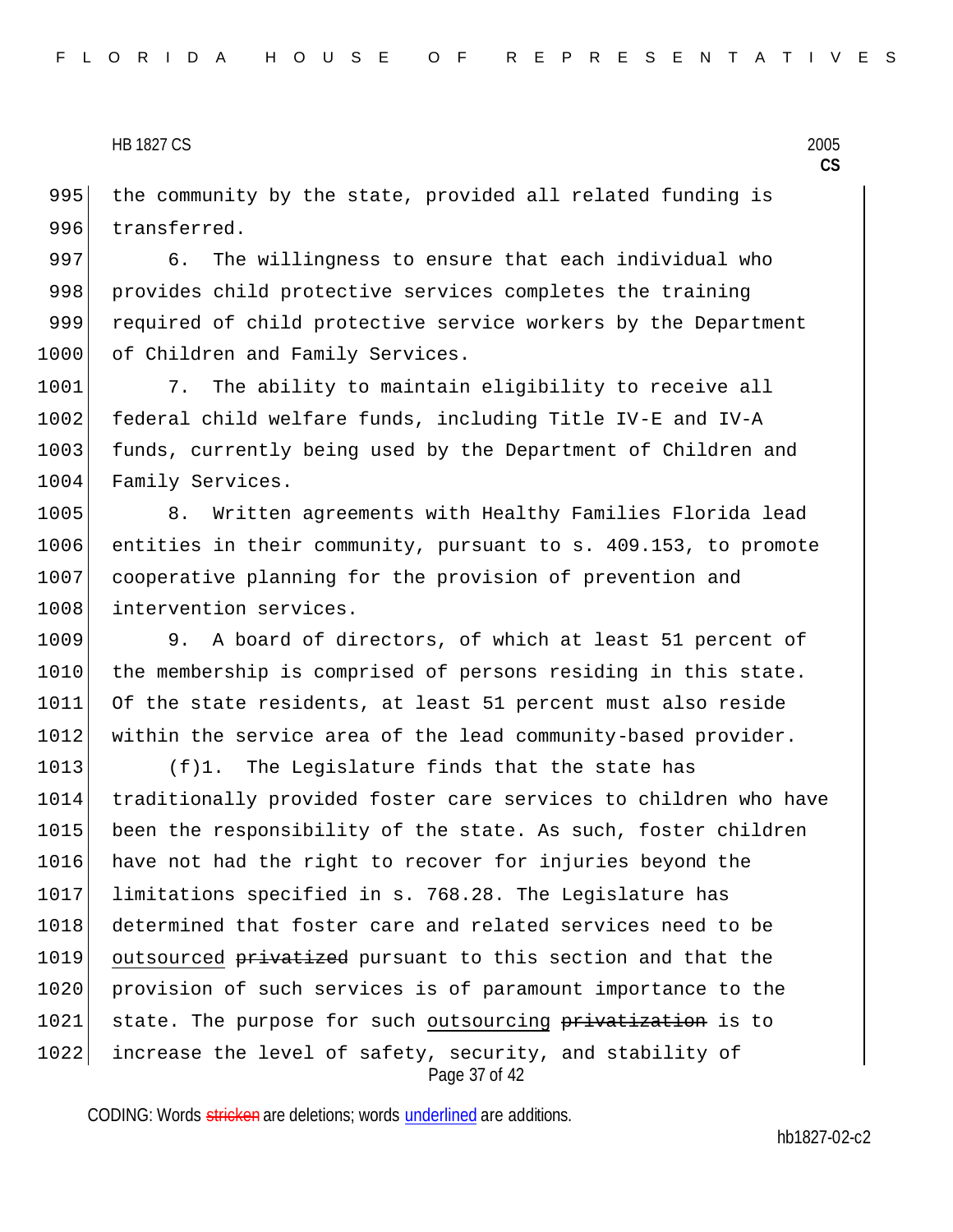1023 children who are or become the responsibility of the state. One 1024 of the components necessary to secure a safe and stable 1025 environment for such children is that private providers maintain 1026 liability insurance. As such, insurance needs to be available 1027 and remain available to nongovernmental foster care and related 1028 services providers without the resources of such providers being 1029 significantly reduced by the cost of maintaining such insurance.

1030 2. The Legislature further finds that, by requiring the 1031 following minimum levels of insurance, children in outsourced 1032 privatized foster care and related services will gain increased 1033 protection and rights of recovery in the event of injury than 1034 provided for in s. 768.28.

 (g) In any county in which a service contract has not been executed by December 31, 2004, the department shall ensure access to a model comprehensive residential services program as 1038 described in s. 409.1677 which, without imposing undue financial, geographic, or other barriers, ensures reasonable and 1040 appropriate participation by the family in the child's program.

1041 1. In order to ensure that the program is operational by 1042 December 31, 2004, the department must, by December 31, 2003, 1043 begin the process of establishing access to a program in any 1044 county in which the department has not either entered into a 1045 transition contract or approved a community plan, as described 1046 in paragraph (d), which ensures full outsourcing privatization 1047 by the statutory deadline.

1048 2. The program must be procured through a competitive 1049 process.

#### Page 38 of 42

CODING: Words stricken are deletions; words underlined are additions.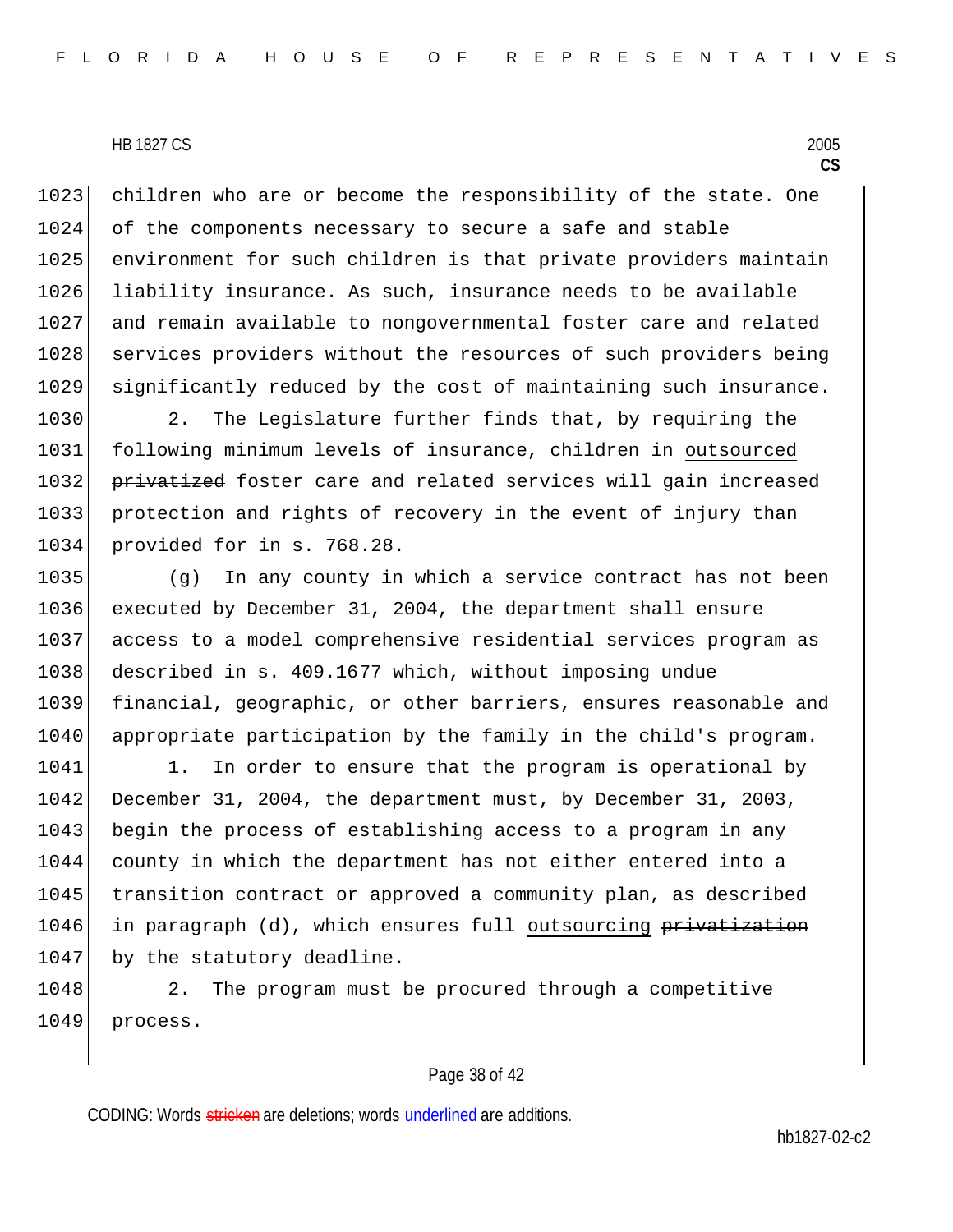1050 3. The Legislature does not intend for the provisions of 1051 this paragraph to substitute for the requirement that full 1052 conversion to community-based care be accomplished.

1053 (2)

1054 (b) Persons employed by the department in the provision of 1055 foster care and related services whose positions are being 1056 outsourced under privatized pursuant to this statute shall be 1057 given hiring preference by the provider, if provider 1058 qualifications are met.

Page 39 of 42 1059 (4)(a) The department, in consultation with the community-1060 based agencies that are undertaking the outsourced privatized 1061 projects, shall establish a quality assurance program for 1062 privatized services. The quality assurance program shall be 1063 based on standards established by the Adoption and Safe Families 1064 Act as well as by a national accrediting organization such as 1065 the Council on Accreditation of Services for Families and 1066 Children, Inc. (COA) or CARF--the Rehabilitation Accreditation 1067 Commission. Each program operated under contract with a 1068 community-based agency must be evaluated annually by the 1069 department. The department shall, to the extent possible, use 1070 independent financial audits provided by the community-based 1071 care agency to eliminate or reduce the ongoing contract and 1072 administrative reviews conducted by the department. The 1073 department may suggest additional items to be included in such 1074 independent financial audits to meet the department's needs. 1075 Should the department determine that such independent financial 1076 audits are inadequate, then other audits, as necessary, may be 1077 conducted by the department. Nothing herein shall abrogate the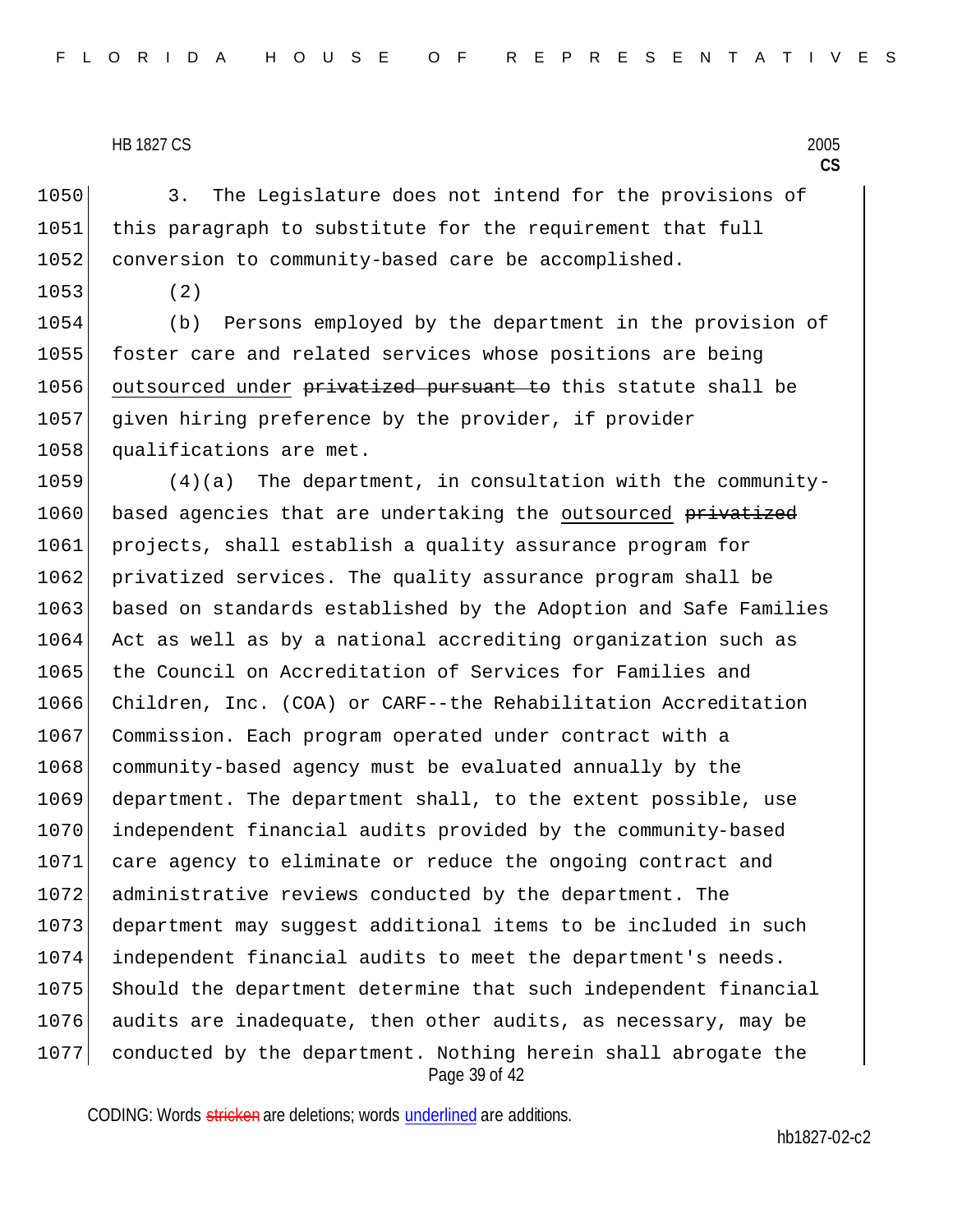1078 requirements of s. 215.97. The department shall submit an annual 1079 report regarding quality performance, outcome measure 1080 attainment, and cost efficiency to the President of the Senate, 1081 the Speaker of the House of Representatives, the minority leader 1082 of each house of the Legislature, and the Governor no later than 1083 January 31 of each year for each project in operation during the 1084 preceding fiscal year.

Page 40 of 42 1085 (6) Beginning January 1, 1999, and continuing at least 1086 through June 30, 2000, the Department of Children and Family 1087 Services shall outsource privatize all foster care and related 1088 services in district 5 while continuing to contract with the 1089 current model programs in districts 1, 4, and 13, and in 1090 subdistrict 8A, and shall expand the subdistrict 8A pilot 1091 program to incorporate Manatee County. Planning for the district 1092 5 outsourcing privatization shall be done by providers that are 1093 currently under contract with the department for foster care and 1094 related services and shall be done in consultation with the 1095 department. A lead provider of the district 5 program shall be 1096 competitively selected, must demonstrate the ability to provide 1097 necessary comprehensive services through a local network of 1098 | providers, and must meet criteria established in this section. 1099 Contracts with organizations responsible for the model programs 1100 must include the management and administration of all outsourced 1101 privatized services specified in subsection (1). However, the 1102 department may use funds for contract management only after 1103 obtaining written approval from the Executive Office of the 1104 Governor. The request for such approval must include, but is not 1105 | limited to, a statement of the proposed amount of such funds and

CODING: Words stricken are deletions; words underlined are additions.

hb1827-02-c2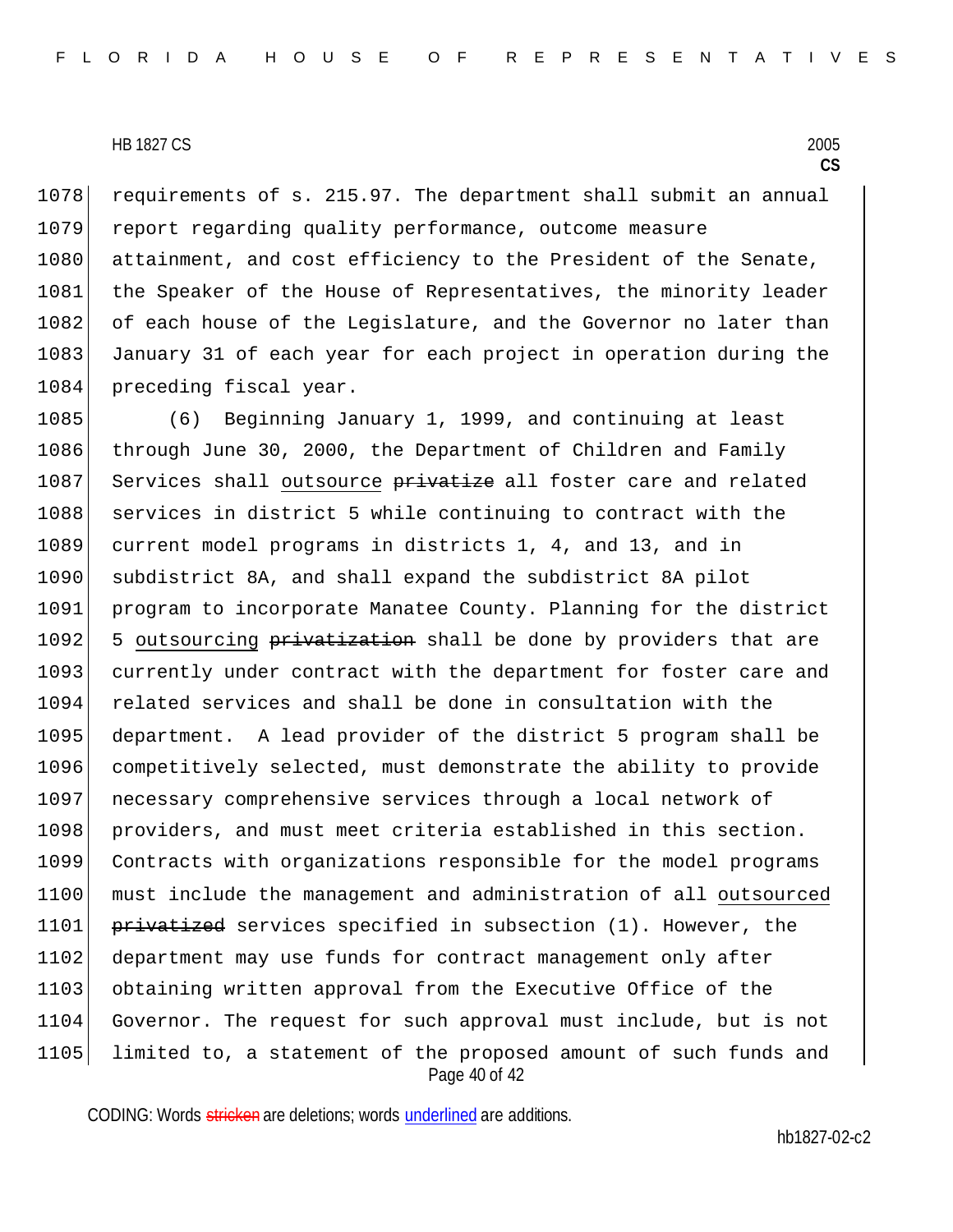1106 a description of the manner in which such funds will be used. If 1107 the community-based organization selected for a model program 1108 under this subsection is not a Medicaid provider, the 1109 organization shall be issued a Medicaid provider number pursuant 1110 to s. 409.907 for the provision of services currently authorized 1111 under the state Medicaid plan to those children encompassed in 1112 this model and in a manner not to exceed the current level of 1113 state expenditure.

1114 (9) Each district and subdistrict that participates in the 1115 model program effort or any future outsourcing privatization 1116 effort as described in this section must thoroughly analyze and 1117 report the complete direct and indirect costs of delivering 1118 these services through the department and the full cost of 1119 outsourcing privatization, including the cost of monitoring and 1120 evaluating the contracted services.

Page 41 of 42 1121 Section 4. The Office of Program Policy Analysis and 1122 Government Accountability shall conduct two reviews of the 1123 contract-management and accountability structures of the 1124 Department of Children and Family Services, including, but not 1125 limited to, whether the department is adequately monitoring and 1126 managing its outsourced or privatized functions and services. 1127 The office shall report its findings and recommendations to the 1128 President of the Senate, the Speaker of the House of 1129 Representatives, and the Auditor General by February 1 of 2006 1130 and 2007, respectively. 1131 Section 5. Section 402.72, Florida Statutes, is repealed. 1132 Section 6. For fiscal year 2005-2006, there is hereby 1133 appropriated the sum of \$102,232 in nonrecurring General Revenue

CODING: Words stricken are deletions; words underlined are additions.